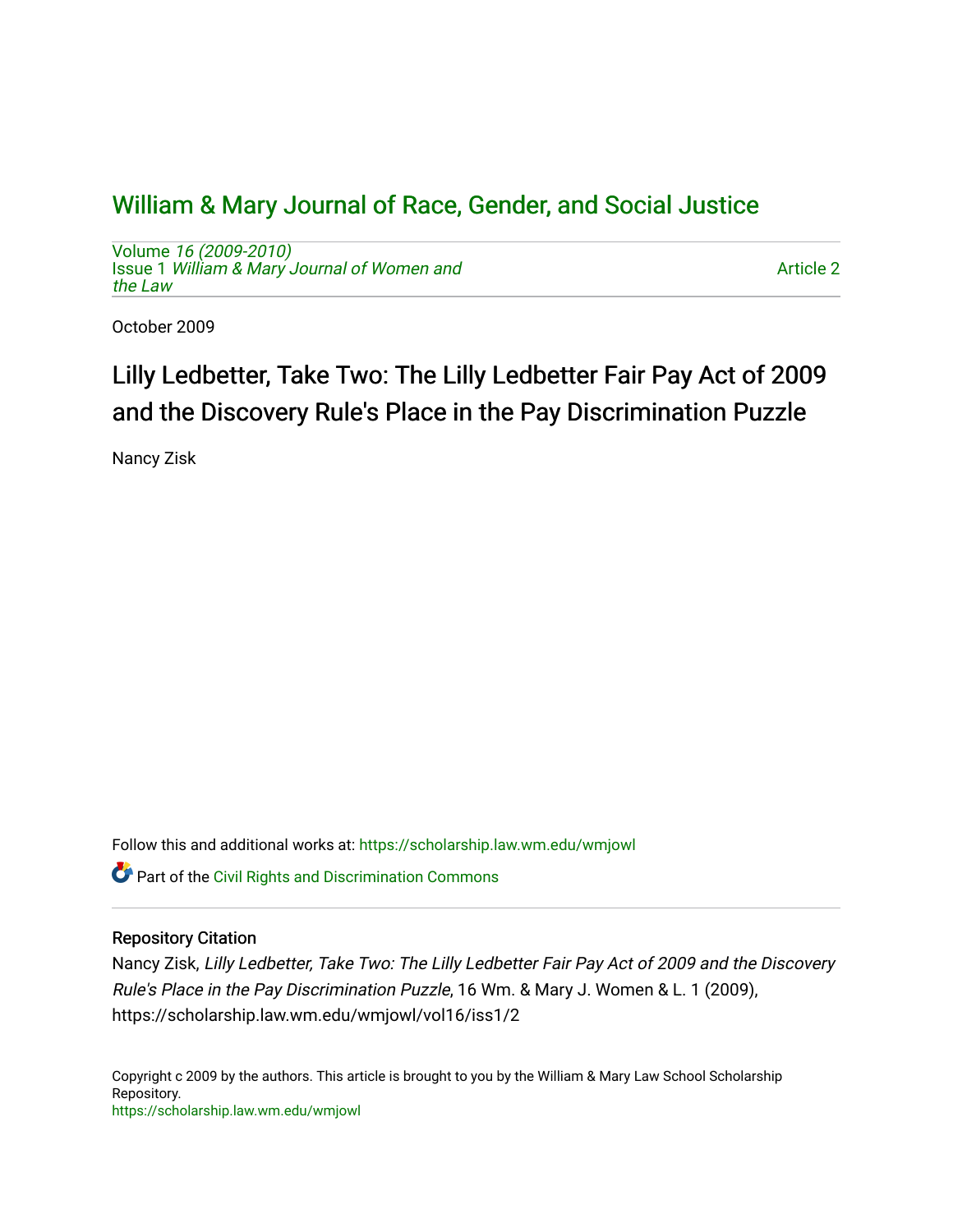### LILLY LEDBETTER, TAKE TWO: THE LILLY LEDBETTER FAIR PAY ACT OF 2009 AND THE DISCOVERY RULE'S PLACE IN THE PAY DISCRIMINATION PUZZLE

## NANCY ZISK\*

**INTRODUCTION** 

- I. STATUTES OF LIMITATIONS: THE PROTECTIONS THEY AFFORD AND THE PROBLEMS THEY CREATE WHEN UNLAWFUL CONDUCT IS HARD TO DISCERN
- II. THE LILLY LEDBETTER FAIR PAY ACT AND THE SUPREME COURT'S DECISION THAT IT OVERRULED
- III. THE LEDBETTER FAIR PAY ACT APPLIED
- IV. THE DISCOVERY RULE IS APPLIED WITHOUT COMPROMISING THE PROTECTION AGAINST THE LITIGATION OF STALE CLAIMS

**CONCLUSION** 

#### **INTRODUCTION**

When a victim of a Title VII violation files a charge of discrimination six months and one day from the date on which the discriminatory practice occurred, an otherwise illegal discriminatory act becomes "merely an unfortunate event in history which has no present legal consequences."<sup>1</sup> The short deadlines for filing a claim serve the important purpose of avoiding the litigation of stale claims, where "the search for truth may be seriously impaired by the loss of evidence, whether by death or disappearance of witnesses, fading memories, disappearance of documents, or otherwise." <sup>2</sup> Indeed, "the right to be free of stale claims" is so important that "in time [it] comes to prevail over the right to prosecute them."<sup>3</sup> In its zeal to protect this very

<sup>\*</sup> J.D., Duke University, B.A., Duke University, Associate Professor of Law, Charleston School of Law. The author wishes to thank Brian Macho for his research assistance.

<sup>1.</sup> Harris v. City of Fresno, No. 1:07-CV-01210-OWW-SMS, 2009 WL 1460822, at \*10 (E.D. Cal. May 26, 2009) (quoting United Air Lines, Inc. v. Evans, 431 U.S. 553, 558 (1977)). Title VII requires that discrimination claims be filed with the U.S. Equal Employment Opportunity Commission (EEOC) within 180 days of the date on which the alleged discriminatory practice occurred. 42 U.S.C. § 2000e-5(e)(1) (2006). If the claimant first institutes proceedings with a state agency that enforces its own discrimination laws, however, then the period for filing claims with the EEOC is extended to 300 days. *Id. See also* Laquaglia v. Rio Hotel & Casino, Inc., 186 F.3d 1172, 1174 (9th Cir. 1999) ("Charging parties have the benefit of the 300-day time limit for filing their federal claims even when they have missed the state's filing deadline for submitting those claims to the state deferral agency.").

<sup>2.</sup> United States v. Kubrick, 444 U.S. 111, 117 (1979).

<sup>3.</sup> *Id.* (quoting R.R. Telegraphers v. Ry. Express Agency, 321 U.S. 342, 349 (1944)); *see also* Ledbetter v. Goodyear Tire & Rubber Co., 550 U.S. 618, 630 (2007) (noting that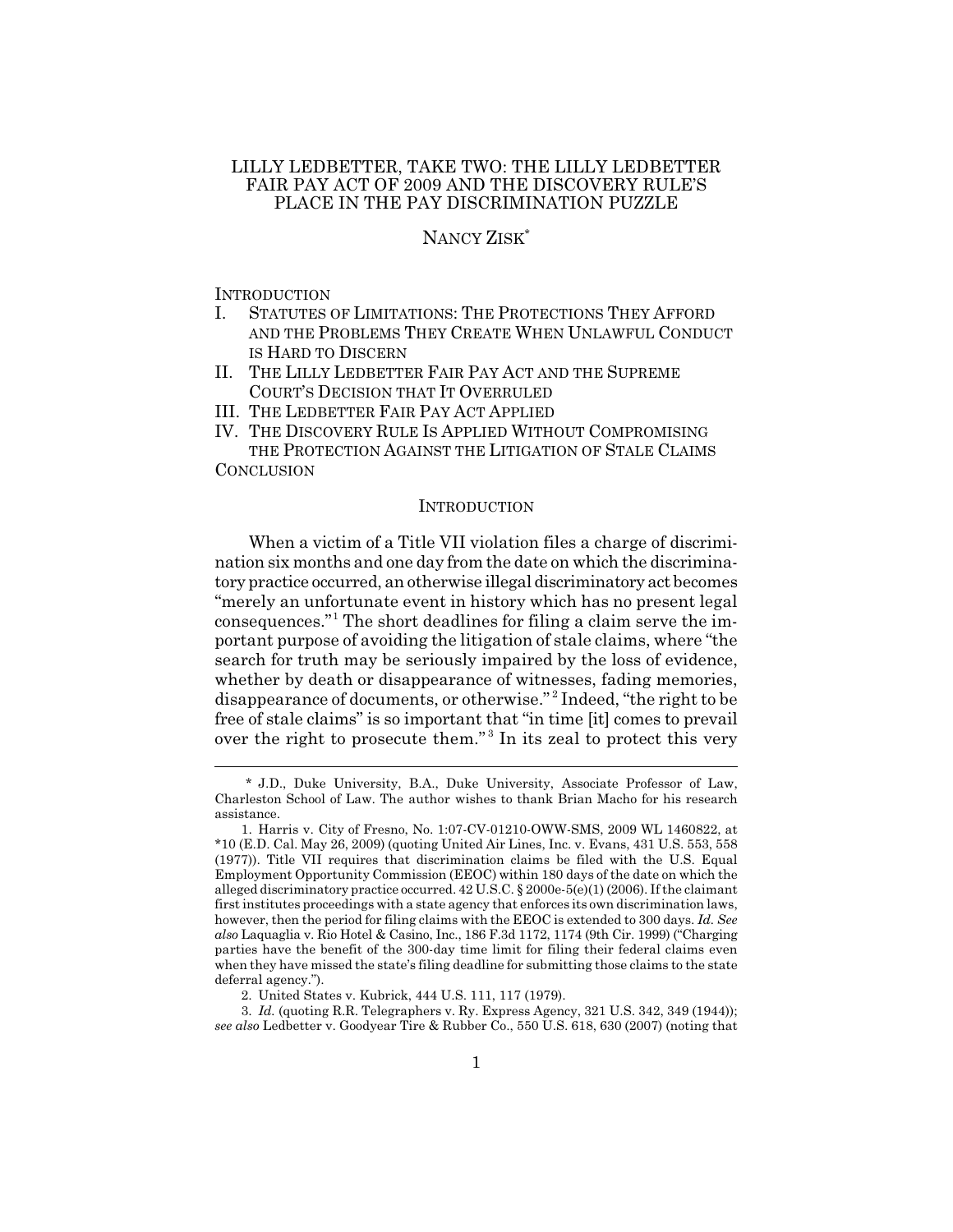important interest, the United States Supreme Court made it virtually impossible for certain victims of pay discrimination in violation of Title VII of the Civil Rights Act<sup>4</sup> to bring their claims.<sup>5</sup> In *Ledbetter v. Goodyear Tire & Rubber Co.*, the Supreme Court dismissed a lawsuit for pay discrimination under Title VII of the Civil Rights Act on statute of limitations grounds, holding that discriminatory pay decisions trigger the running of a limitations period, whether or not an affected employee knew or should have known that the pay decision in question was discriminatory or whether it would lead to a pay differential.<sup>6</sup> The *Ledbetter* case involved a claim of discrimination in pay based on sex, but its holding had broader implications under the statute and would have applied to all claims based on a protected characteristic, including race, color, national origin, and religion.<sup>7</sup> There was an immediate outcry over its implications and its reach to other discrimination laws.<sup>8</sup>

5. *See Ledbetter*, 550 U.S. at 632 (holding that a lawful employment practice that occurred within the limitations period and which gives effect to "an intentional discriminatory act that occurred outside the charging period" is not enough to give rise to liability); *cf. id.* at 645-46, 649 (Ginsburg, J., dissenting) (pointing out that the "realit[y] of the workplace" would make it difficult for a person to identify discriminatory pay practices within the statue of limitations period).

6. *Id.* at 628, 632 (majority opinion).

7. *See* 42 U.S.C. § 2000e-2(a) (2006) (stating that it is illegal to fire or refuse to hire someone, or to discriminate against them regarding employment pay, conditions, terms or privileges because of race, national origin, gender, color, or religion).

8. The laws that would have been affected include Title VII of the Civil Rights Act, 42 U.S.C. § 2000e-2 (2006) (prohibiting discrimination in employment based upon race, color, religion, sex, or national origin); the Age Discrimination in Employment Act of 1967, 29 U.S.C. § 623 (2006) (prohibiting discrimination in employment based upon age); the Americans with Disabilities Act of 1990, 42 U.S.C. § 12101 (2006) (prohibiting discrimination based on disability); and the Rehabilitation Act of 1973, 29 U.S.C. §§ 791, 794 (2006) (prohibiting discrimination based on disability by federal government agencies). *See Justice Denied? The Implications of the Supreme Court's* Ledbetter v. Goodyear *Employment Discrimination Decision: Hearing Before the H. Comm. On Education and Labor*, 110th Cong. 14 (2007) (statement of Wade Henderson, President and CEO, Leadership Conference on Civil Rights) ("The impact of the court's decision in Ledbetter will be widespread, affecting pay discrimination cases until [sic] Title VII involving women and racial and ethnic minorities, as well as cases under the Age Discrimination and Employment Act and the Americans with Disabilities Act."). The decision was rendered on May 29, 2007, and editorials were published two days later. *See, e.g.*, Editorial, *Injustice 5, Justice 4*, N.Y. TIMES, May 31, 2007, at A18 (pointing out that it would be difficult after the *Ledbetter* ruling for pay discrimination victims to sue under Title VII); Editorial, *Life vs. the Law*, L.A. TIMES, May 31, 2007, at A26 (discussing the difficulty of discovering most instances of pay disparity within the required 180-day time limit); Editorial, *Sterile Thinking on Pay Equity*, CHI. TRIB., June 4, 2007, at 18 (quoting Justice Ginsburg's dissent, where she stated that race-based pay discrimination claims would also be affected

the EEOC filing deadline "protect[s] employers from the burden of defending claims arising from employment decisions that are long past" (quoting Del. State Coll. v. Ricks, 449 U.S. 250, 256-57 (1980))), *superseded by statute*, Lilly Ledbetter Fair Pay Act of 2009, Pub. L. No. 111-2, § 3, 123 Stat. 5 (to be codified at 42 U.S.C. § 2000e-5(e)(3)).

<sup>4. 42</sup> U.S.C. §§ 2000e to 2000e-17 (2006).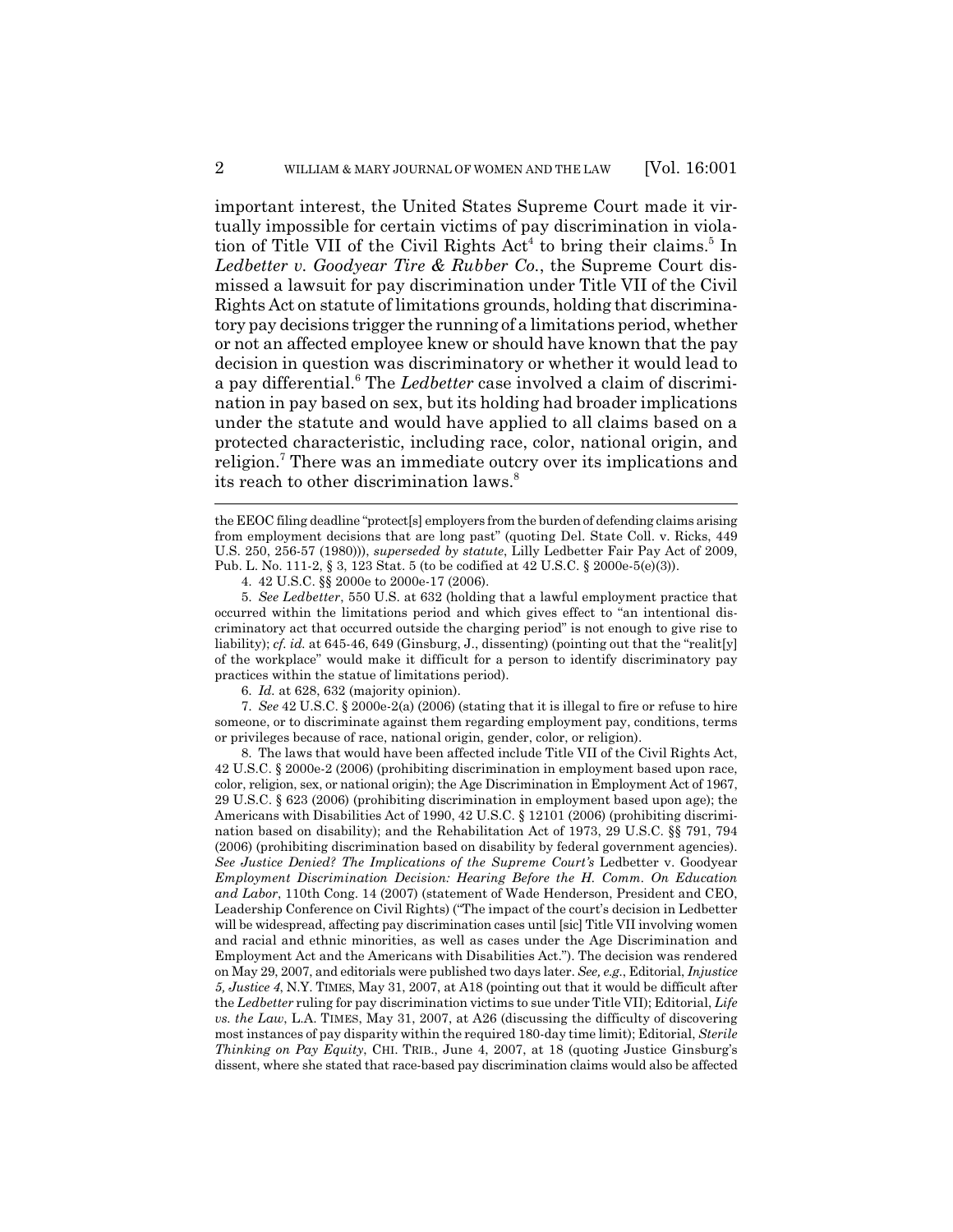#### 2009] LILLY LEDBETTER, TAKE TWO 3

In response to the outcry over the decision, Congress enacted legislation to overrule the case, and on January 29, 2009, just nine days after he was sworn into office, President Obama signed the legislation, his first bill, into law.9 The new law, named the Lilly Ledbetter Fair Pay Act (the "Ledbetter Fair Pay Act" or the "Ledbetter Act") after the female employee who was the victim of pay discrimination with no hope for redress, extended the time allowed for an employee to bring a claim by allowing each new paycheck to trigger the running of the limitations period under Title VII.<sup>10</sup> It does not, however, address the real problem facing employees, which is the difficulty of discovering that pay discrimination exists in the first place.<sup>11</sup> As Justice Ginsburg noted in her dissent in *Ledbetter*, "[c]ompensation disparities . . . are often hidden from sight. It is not unusual . . . for management to decline to publish employee pay levels, or for employees to keep private their own salaries."12 Given these "realities of

11. *Ledbetter*, 550 U.S. at 645 (Ginsburg, J., dissenting).

12. *Id.* at 649-50.

by the *Ledbetter* decision); *see also* Tristin K. Green, *Insular Individualism: Employment Discrimination Law After* Ledbetter v. Goodyear, 43 HARV. C.R.-C.L. L. REV. 353, 353 n.4, 354 (2008) (citing editorials and other commentaries warning of the decision's import and suggesting that "*Ledbetter* is part of a much deeper and more potentially devastating conceptual shift that is taking hold in employment discrimination law").

<sup>9.</sup> Lilly Ledbetter Fair Pay Act of 2009, Pub. L. No. 111-2, § 3, 123 Stat. 5 (to be codified at 42 U.S.C. § 2000e-5(e)(3)). The Act is retroactive and applies "to all claims of discrimination in compensation under title [sic] VII . . . that are pending on or after" May 28, 2007, the date of the Supreme Court's *Ledbetter* decision. *Id.* § 6.

<sup>10.</sup> *Id.* § 3(A). The Ledbetter Act also amends the Age Discrimination in Employment Act of 1967, the Americans with Disabilities Act of 1990, and the Rehabilitation Act of 1973. *Id.* §§ 4-5. The Ledbetter Act defines the accrual of a pay discrimination claim as "each time wages, benefits, or other compensation is paid." *Id.* §3(A). It does not address the timeliness of discrimination claims based on a pattern or practice of unlawful acts or those based on termination or failure to hire, transfer or promote. *See* Leach v. Baylor Coll. of Med., No. H-07-0921, 2009 WL 385450, at \*17 (S.D. Tex. Feb. 17, 2009) ("The rule set out in *Ledbetter* . . . — that 'current effects alone cannot breathe new life into prior uncharged discrimination' — is still binding law for Title VII disparate treatment cases involving discrete acts other than pay."); *see also* Jason R. Bent, *What the Lilly Ledbetter Fair Pay Act Doesn't Do: "Discrete Acts" and the Future of Pattern or Practice Litigation*, 33 RUTGERS L. REV. 31, 32-33 (2009) (pointing out that the Ledbetter Act only addresses filing deadlines for pay discrimination, and does not address the timeliness of other discrimination charges, "such as termination, failure to hire, failure to transfer, or failure to promote"). The Supreme Court decisions on these issues, therefore, are unaffected by this legislation. *Leach*, 2009 WL 385450, at \*17 (citing Nat'l R.R. Passenger Corp. v. Morgan, 536 U.S. 101, 113 (2002); Del. State Coll. v. Ricks, 449 U.S. 250, 258 (1980)). The Equal Pay Act of 1963, 29 U.S.C. § 206(d) (2006), is another avenue of redress for victims of pay discrimination and allows each new paycheck to retrigger the applicable limitations period. *Ledbetter*, 550 U.S. at 658 n.8 (Ginsburg, J., dissenting), *superseded by statute*, Lilly Ledbetter Fair Pay Act § 3. The Equal Pay Act, however, "provides no relief when the pay discrimination charged is based on race, religion, national origin, age, or disability." *Ledbetter*, 550 U.S. at 658 (Ginsburg, J., dissenting).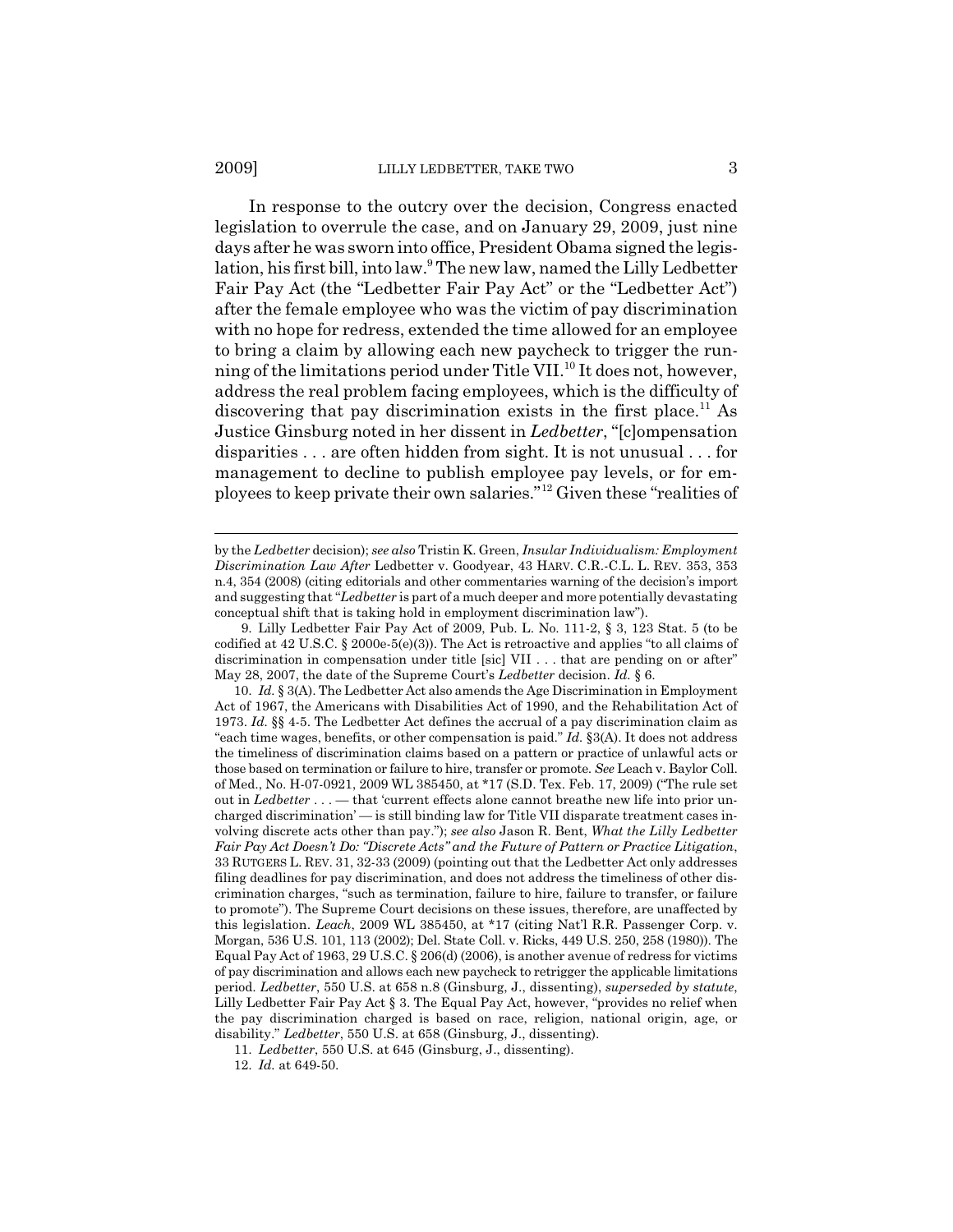the workplace,"13 the law needs to incorporate a rule that allows a limitations period to begin when the discrimination is, or should be, discovered.14 Despite a proposal to do so, Congress did not explicitly incorporate the discovery rule in the Ledbetter Act but, importantly, it did not preclude its application either.<sup>15</sup> By its terms, the Act allows the receipt of each paycheck to begin anew the running of the limitations period, but it is silent on how a victim's inability to discover discrimination may affect the claim.<sup>16</sup> This silence allows and even invites application of the discovery rule.<sup>17</sup>

This article, therefore, proposes that the discovery rule be incorporated into Title VII pay discrimination claims and concludes that incorporating the rule will effectuate the purposes of Title VII without compromising the protections afforded by the statute's limitations period.18 Section I reviews the reasons for limitations periods in

15. *See* 155 CONG.REC. S401, 588 (daily ed. Jan. 15, 2009) (reflecting failed Amendment No. 25, the "Title VII Fairness Act," presented by Senator Hutchison proposing to incorporate a "discovery rule" into the Lilly Ledbetter Fair Pay Act of 2009). Congress's failure to include any language regarding the discovery rule opens the door for its application here. *See* Cada v. Baxter Healthcare Corp., 920 F.2d 446, 450 (7th Cir. 1990) (holding that the discovery rule "is read into statutes of limitations in federal-question cases . . . in the absence of a contrary directive from Congress").

16. Lilly Ledbetter Fair Pay Act of 2009, Pub. L. No. 111-2, § 3, 123 Stat. 5 (to be codified at 42 U.S.C. § 2000e-5(e)(3)).

17. *See Cada*, 920 F.2d at 450 ("[T]he discovery rule of federal common law . . . is read into statutes of limitations in federal question cases . . . in the absence of a contrary directive from Congress.").

18. *See, e.g.*, *Ricks*, 449 U.S. at 256-57 (implicitly applying the discovery rule to Title VII claim while noting that the statute's limitations period guarantees "the protection of the civil rights laws to those who promptly assert their rights [and] protect[s] employers from the burden of defending claims arising from employment decisions that are long past"); Int'l Bhd. of Teamsters v. United States, 431 U.S. 324, 348 (1977) ("The primary purpose of Title VII was 'to assure equality of employment opportunities and to eliminate . . . discriminatory practices and devices . . . .' ") (citing McDonnell Douglas Corp. v. Green, 411 U.S. 792, 800 (1973)); Albemarle Paper Co. v. Moody, 422 U.S. 405, 418 (1975) ("It is . . . the purpose of Title VII to make persons whole for injuries suffered on account of unlawful employment discrimination."); Oshiver v. Levin, Fishbein, Sedran & Berman, 38 F.3d 1380, 1386 (3d Cir. 1994) (applying the discovery rule to Title VII

<sup>13.</sup> *Id.* at 649.

<sup>14.</sup> *See Ricks*, 449 U.S. at 258 (holding that the statue of limitations began to run "at the time the [allegedly discriminatory] tenure decision was made *and communicated*") (emphasis added); *see also* Nancy Zisk, *In the Wake of* Ledbetter v. Goodyear Tire & Rubber Company*: Applying the Discovery Rule to Determine the Start of the Limitations Period For Pay Discrimination Claims*, 16 DUKE J. GENDER L. & POL'Y 137, 144 (2009) (stating that because it can take such a long time for employees to become aware of pay disparities, "the limitations period . . . should be analyzed in reference to these claims" instead of by each specific discriminatory act); Alyssa B. Minsky, Note, *Employment Discrimination Law in the Wake of* Ledbetter*: A Recommended Approach*, 42 SUFFOLK U.L. REV. 239, 255 (2008) (explaining that a discovery rule would only start the Title VII statute of limitations when "the plaintiff became aware, or reasonably should have become aware, of the facts that gave use to the cause of action").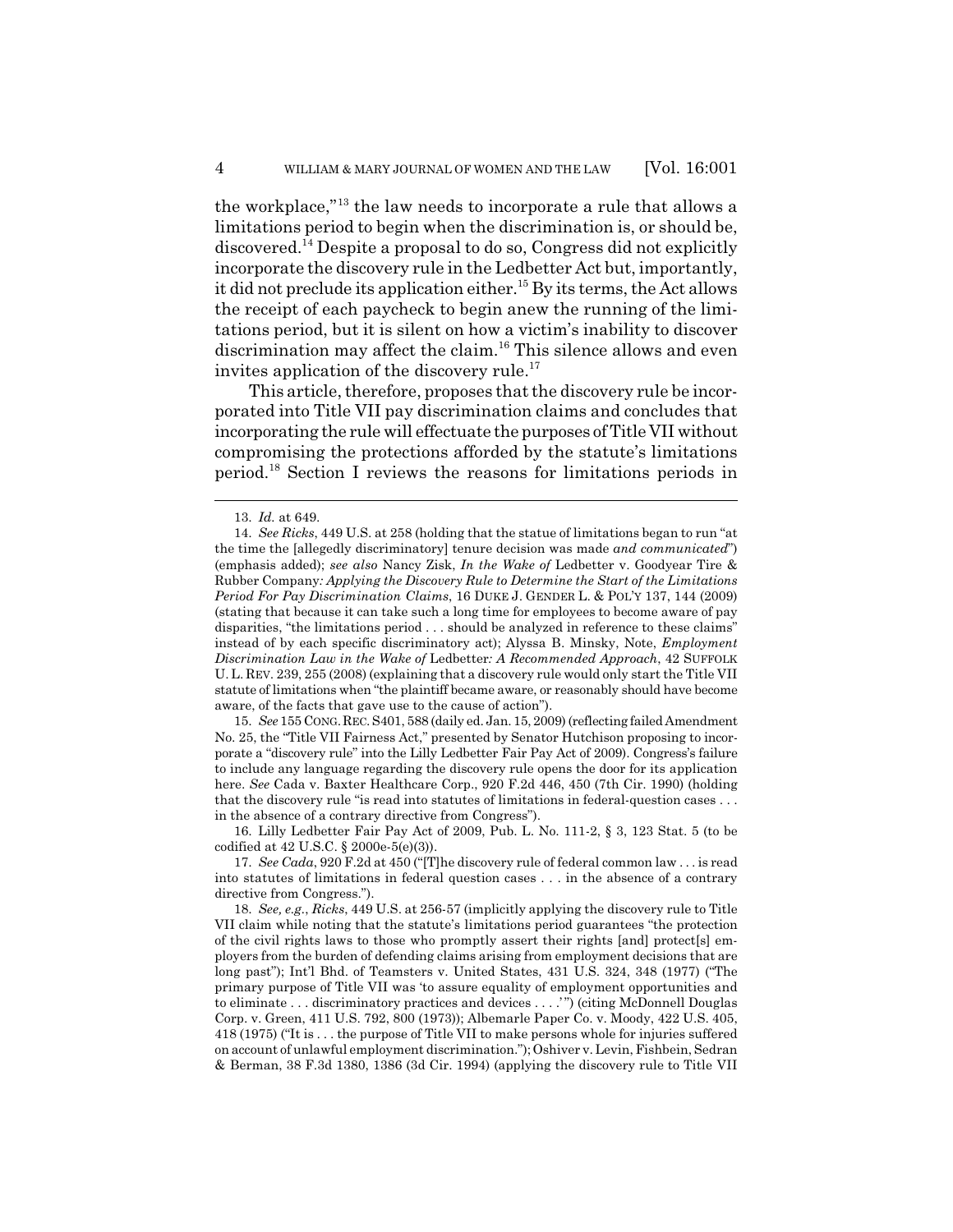general and specifically as defined by Title VII and the problems that arise when a wrongful act is hard to discern. Section II examines the Lilly Ledbetter Fair Pay Act and the Supreme Court's decision in *Ledbetter v. Goodyear Tire & Rubber Co.* that it overruled.<sup>19</sup> Section III reviews the cases that have already considered the reach of the Ledbetter Act and, while none were confronted with a discovery issue, neither did they foreclose the application of the discovery rule. Section IV reviews the decisions that have applied the discovery rule to discrimination cases and offers an example where Congress amended a statute to include the discovery rule in cases of identity theft, where the wrong is difficult to discover. The final section concludes that the Ledbetter Act does not foreclose the application of the discovery rule to pay discrimination cases and that Title VII's goals will be best served when the discovery rule is consistently applied to these claims.

## I. STATUTES OF LIMITATIONS: THE PROTECTIONS THEY AFFORD AND THE PROBLEMS THEY CREATE WHEN UNLAWFUL CONDUCT IS HARD TO DISCERN

Statutes of limitations serve the important purpose of encouraging "the prompt presentation of claims." 20 A statute of limitations was described by the Supreme Court in 1828 as "a wise and beneficial law . . . to afford security against stale demands, after the true state of the transaction may have been forgotten, or be incapable of explanation, by reason of the death or removal of witnesses." 21 Specifically applied to employment claims, "limitations periods, while guaranteeing the protection of the civil rights laws to those who promptly assert their rights, also protect employers from the burden of defending claims arising from employment decisions that are long past." <sup>22</sup> Congress defined a very short limitations period for claims brought under Title VII.23 In order to bring a Title VII claim in federal district

claim while acknowledging the need for plaintiff's "reasonable diligence" in discovering the wrong).

<sup>19.</sup> Ledbetter v. Goodyear Tire & Rubber Co., 550 U.S. 618 (2007), *superseded by statute*, Lilly Ledbetter Fair Pay Act § 3.

<sup>20.</sup> United States v. Kubrick, 444 U.S. 111, 117 (1979).

<sup>21.</sup> Bell v. Morrison, 26 U.S. (1 Pet.) 351, 360 (1828).

<sup>22.</sup> *Ricks*, 449 U.S. at 256-57; *accord* Kara M. Farina, Comment, *When Does Discrimination "Occur?": The Supreme Court's Limitation on an Employee's Ability to Challenge Discriminatory Pay Under Title VII*, 38 GOLDEN GATE UNIV. L. REV. 249, 279 n.193 (2008) (noting that "[s]tatutes of limitations are primarily designed to assure fairness to defendants").

<sup>23. 42</sup> U.S.C. § 2000e-5(e)(1) (2006).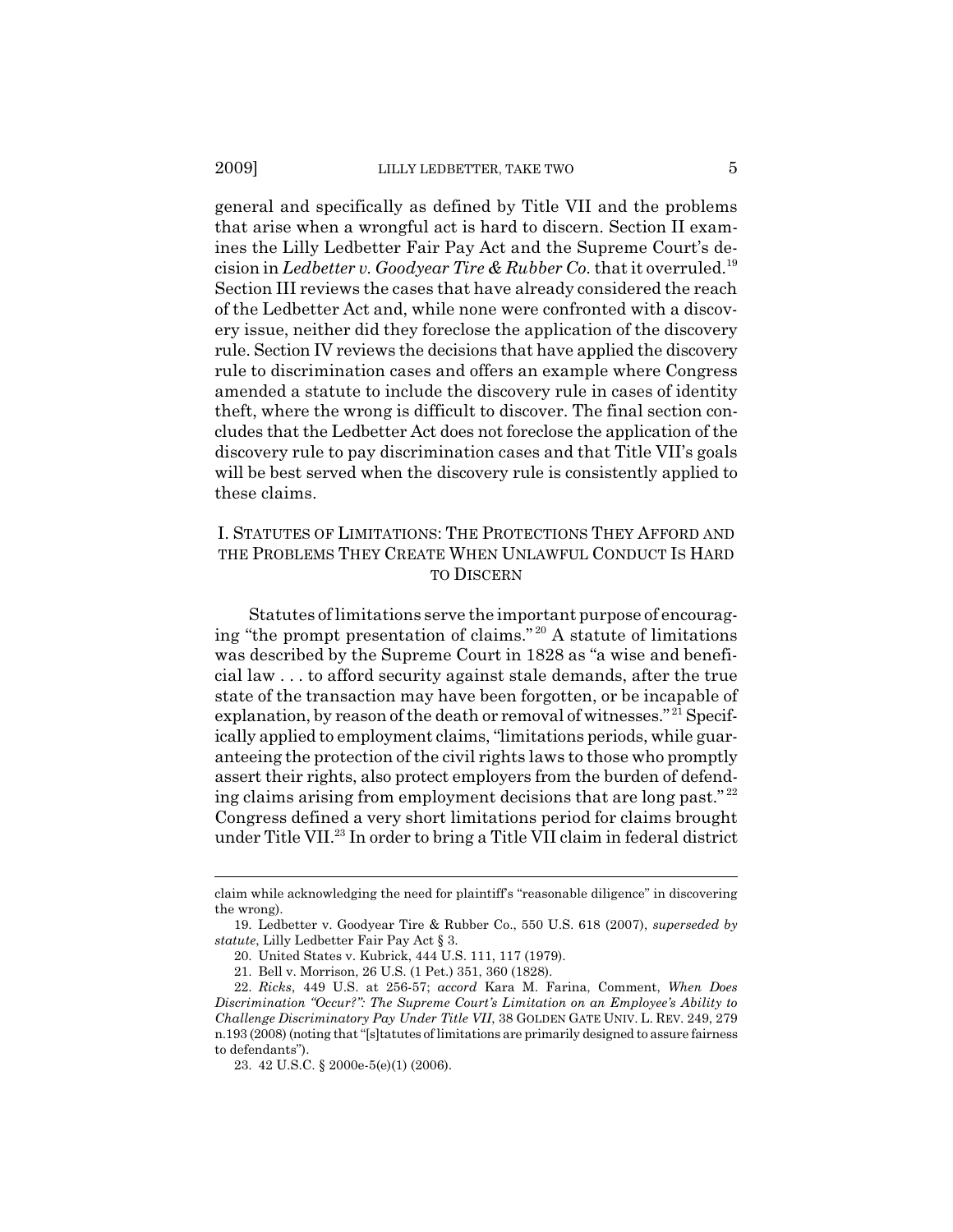court, a plaintiff must first file a charge of discrimination with the EEOC within 180 days from the date of the unlawful employment practice, or 300 days in states that have human rights agencies. $^{24}$  A discrimination claim "is time barred if it is not filed within these time limits."<sup>25</sup>

Recognizing Congress's definition of the very short limitations period governing Title VII claims, the Supreme Court noted: "[b]y choosing what are obviously quite short deadlines, Congress clearly intended to encourage the prompt processing of all charges of employment discrimination." 26 The Court has also noted that the short deadlines reflect "Congress' strong preference for the prompt resolution of employment discrimination allegations through voluntary conciliation and cooperation." 27 Although noble goals, "conciliation and cooperation" may be impossible, given the "realities of the workplace," where employees have no idea how their salaries compare to the salaries of their coworkers.<sup>28</sup>

In much of corporate America, it is considered bad taste for American employees to discuss how much they earn.<sup>29</sup> In some workplaces, in fact, it is against company policy for employees to share salary information with each other, and a breach of this policy is grounds for termination.<sup>30</sup> Even where there is no formal policy against discussing salaries, "[i]t is not unusual . . . for management to decline

<sup>24.</sup> *Id.*; *see* McDonnell Douglas Corp. v. Green, 411 U.S. 792, 798 (1973) (noting that to meet "the jurisdictional prerequisites to a federal action" one must "timely [file] charges of employment discrimination with the Commission"); *see also* Nat'l R.R. Passenger Corp. v. Morgan, 536 U.S. 101, 109 (2002) ("[I]n a State that has an entity with the authority to grant or seek relief with respect to the alleged unlawful practice, an employee who initially files a grievance with that agency must file the charge with the EEOC within 300 days of the employment practice; in all other States, the charge must be filed within 180 days."); Laquaglia v. Rio Hotel & Casino, Inc., 186 F.3d 1172, 1174 (9th Cir. 1999) (acknowledging that "[c]harging parties have the benefit of the 300-day time limit for filing their federal claims even when they have missed the state's filing deadline for submitting those claims to the state deferral agency"); *accord* Oshiver v. Levin, Fishbein, Sedran & Berman, 38 F.3d 1380, 1385 (3d Cir. 1994).

<sup>25.</sup> *Morgan*, 536 U.S. at 109.

<sup>26.</sup> Mohasco Corp. v. Silver, 447 U.S. 807, 825 (1980).

<sup>27.</sup> Ledbetter v. Goodyear Tire & Rubber Co., 550 U.S. 618, 630 (2007), *superseded by statute*, Lilly Ledbetter Fair Pay Act of 2009, Pub. L. No. 111-2, § 3, 123 Stat. 5 (to be codified at 42 U.S.C. § 2000e-5(e)(3)).

<sup>28.</sup> *Id.* at 649-50 (Ginsburg, J., dissenting); *see also* Leonard Bierman & Rafael Gely, *"Love, Sex and Politics? Sure. Salary? No Way": Workplace Social Norms and the Law*, 25 BERKELEY J. EMP. & LAB. L. 167, 168 (2004) (discussing the fact that individuals in the United States are averse to revealing their salaries as a result of American social norms).

<sup>29.</sup> Bierman & Gely, *supra* note 28, at 168.

<sup>30.</sup> *See id.* at 171 (citing results of a study finding that one-third of private sector employers have adopted rules against employee salary discussions); *see also* 155 CONG. REC. S673, 694 (daily ed. Jan. 21, 2009) (statement of Sen. Leahy) (contending that pay discrimination is often intentionally concealed).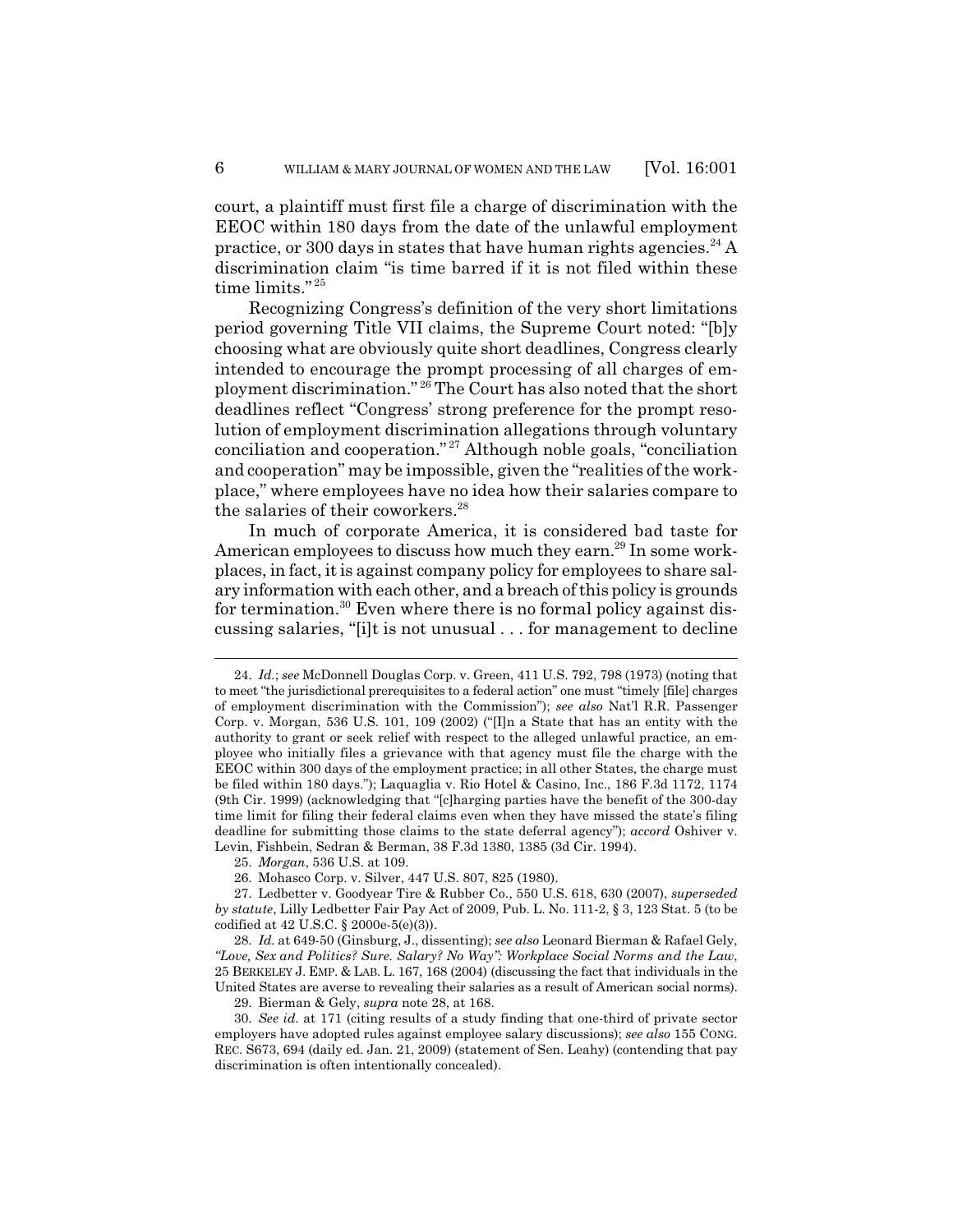to publish employee pay levels, or for employees to keep private their own salaries." 31 There are many reasons why employers, as well as employees, may want to keep salary information private, and these reasons can be "quite complex." 32 Privacy rules and expectations may serve a number of legitimate purposes for both employers and employees,<sup>33</sup> but, regardless of the reasons, expectations of privacy make certain one thing: employees often have no idea what any other employee in his or her workplace earns.<sup>34</sup>

Accordingly, when an employer pays members of a protected class lower salaries than it pays their coworkers, it is likely that the victims of the discrimination will be unaware of it, and it is precisely this ignorance that perpetuates the kind of pay discrimination that Title VII was intended to correct.<sup>35</sup> The plaintiff in *Ledbetter* had the opportunity to litigate the issue of whether the limitations period can begin to run before a victim is aware of, or should be aware of, the discriminatory action, but she did not raise it.<sup>36</sup> Congress had the opportunity to amend the law to take into account the difficulty of discovering an employer's discriminatory practices, and, despite considering its adoption, it did not include it in the recently enacted legislation. $37$ The following section will examine Congress's attempt to "restore the law [as it existed]" 38 before the Supreme Court's decision in *Ledbetter v. Goodyear Tire & Rubber Co.*, and the facts facing the plaintiff in that case.<sup>39</sup>

## II. THE LILLY LEDBETTER FAIR PAY ACT AND THE SUPREME COURT'S DECISION THAT IT OVERRULED

In the Ledbetter Fair Pay Act of 2009, Congress defined the trigger of Title VII's limitations period as the receipt of each new

<sup>31.</sup> *Ledbetter*, 550 U.S. at 649-50 (Ginsburg, J., dissenting) (citing Goodwin v. General Motors Corp., 275 F.3d 1005, 1008-09 (10th Cir. 2002)) (discussing employee who discovered pay disparity seven years after a pay-setting decision was made, and only by finding the information in a printout left on her desk); *see* McMillan v. Mass. Soc'y for the Prevention of Cruelty to Animals, 140 F.3d 288, 296 (1st Cir. 1998) (discussing employee who learned of pay disparity from a newspaper report).

<sup>32.</sup> Bierman & Gely, *supra* note 28, at 176 n.71.

<sup>33.</sup> *See, e.g.*, *id.* at 177-78 (discussing the idea that pay secrecy rules may help limit workplace conflict).

<sup>34.</sup> *See id.* at 175 (acknowledging the "code of silence" in the United States regarding pay levels).

<sup>35.</sup> *Ledbetter*, 550 U.S. at 647 (Ginsburg, J., dissenting).

<sup>36.</sup> *Id.* at 623 (majority opinion).

<sup>37. 155</sup> CONG. REC. S401, 588 (daily ed. Jan. 15, 2009) (statement of Sen. Hutchison); *see* Lilly Ledbetter Fair Pay Act of 2009, Pub. L. No. 111-2, § 3, 123 Stat. 5 (to be codified at 42 U.S.C. §2000e-5(e)(3)) (failing to adopt Sen. Hutchison's amendment).

<sup>38. 155</sup> CONG. REC. S401, 557 (daily ed. Jan. 15, 2009) (statement of Sen. Mikulski, cosponsor of the Lilly Ledbetter Fair Pay Act).

<sup>39.</sup> *Ledbetter*, 550 U.S. 518.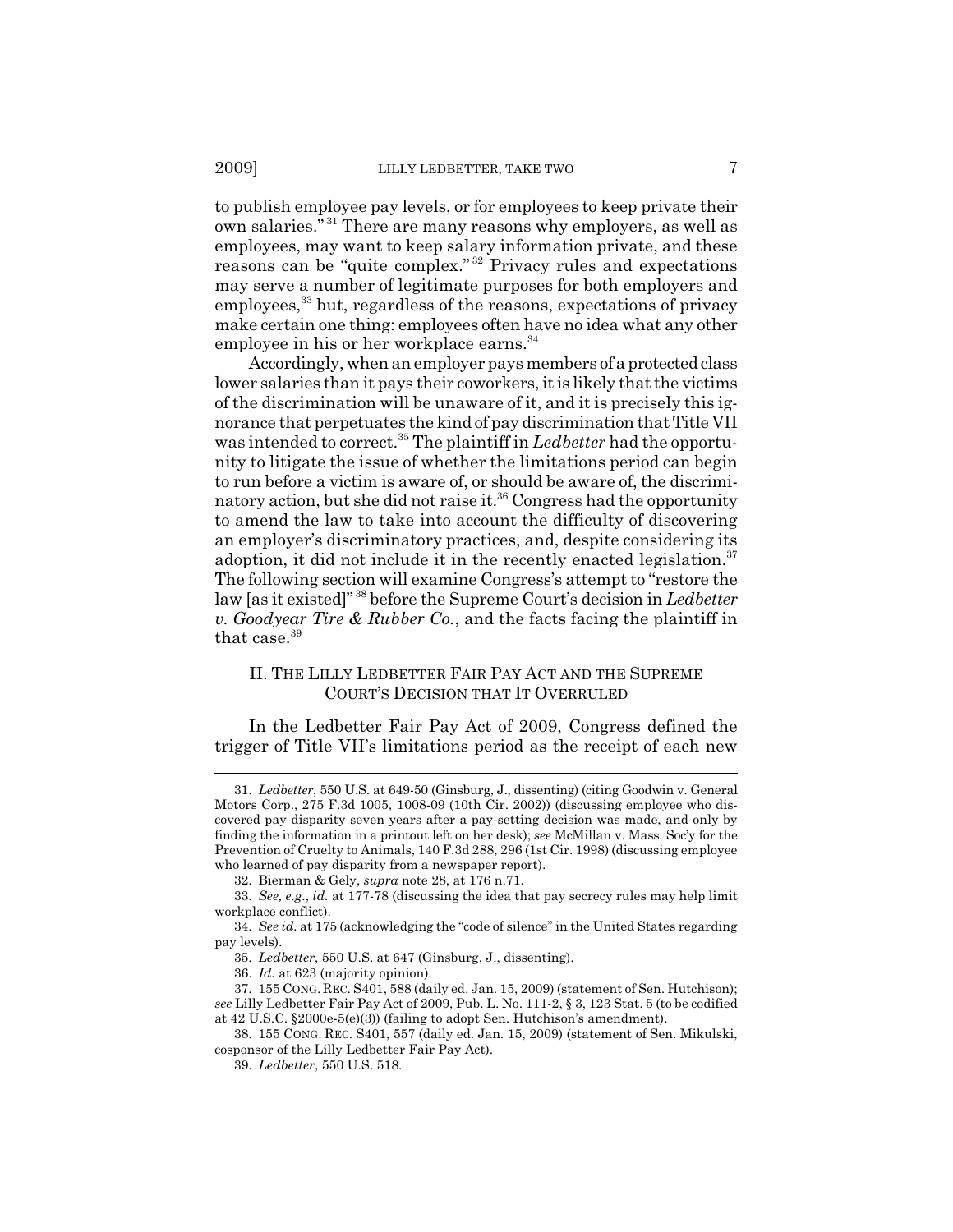paycheck issued pursuant to a discriminatory pay-setting decision.<sup>40</sup> The Act identifies certain "unlawful employment practice[s]" to clarify what triggers the limitations periods under the discrimination statutes.<sup>41</sup> These practices include:

when a discriminatory compensation decision or other practice is adopted, when an individual becomes subject to a discriminatory compensation decision or other practice, or when an individual is affected by application of a discriminatory compensation decision or other practice, including each time wages, benefits, or other compensation is paid, resulting in whole or in part from such a decision or other practice.<sup>42</sup>

With these provisions, Congress overruled the Supreme Court's decision in *Ledbetter v. Goodyear Tire & Rubber Co.* in an effort to reestablish "the robust application of the civil rights law that Congress intended." <sup>43</sup>

By its terms, the new law grants a plaintiff like Lilly Ledbetter more time to discover that discrimination has occurred, and allows that plaintiff to sue if she discovers the discrimination when she compares her paycheck to a coworker's paycheck, but it ignores the "realities of wage discrimination," 44 where an employee may have no idea how her paycheck compares with those of her coworkers.<sup>45</sup> The plaintiff in the *Ledbetter* case "was a supervisor at Goodyear Tire and Rubber's plant in Gadsden, Alabama, from 1979 until her retirement in 1998." 46 She worked for the latter part of her career as an area manager, "a position largely occupied by men." 47 When she began as a manager, her salary was commensurate with the salaries earned by men in the same jobs, but over time, "her pay slipped in comparison to the pay of male area managers with equal or less seniority." <sup>48</sup> She claimed she received poor performance evaluations "because

<sup>40.</sup> Lilly Ledbetter Fair Pay Act § 3(A). The Act also amends other discrimination statutes. See *supra* notes 8, 10 for a list of the affected statutes.

<sup>41.</sup> Lilly Ledbetter Fair Pay Act § 3(A).

<sup>42.</sup> *Id.* This amendment to Title VII is retroactive to May 28, 2007, *id.* § 6, the date of the Supreme Court's decision in *Ledbetter*, 550 U.S. 618.

<sup>43.</sup> Lilly Ledbetter Fair Pay Act § 2(2); *see also* Darensburg v. Metro. Transp. Comm'n, 611 F. Supp. 2d 994, 1040 n.4 (N.D. Cal. 2009) (citing the Ledbetter Act and quoting Congress's intent to restore the "robust application of the civil rights law").

<sup>44.</sup> *Ledbetter*, 550 U.S. at 654 (Ginsburg, J., dissenting).

<sup>45.</sup> *Id.* at 649-50.

<sup>46.</sup> *Id.* at 643. The recitation of the facts of the case, *infra* notes 47-60 and accompanying text, comes from the author's earlier article addressing the Court's decision. *See* Zisk, *supra* note 14, at 144-46.

<sup>47.</sup> Ledbetter v. Goodyear, 550 U.S. at 643 (Ginsburg, J., dissenting).

<sup>48.</sup> *Id.*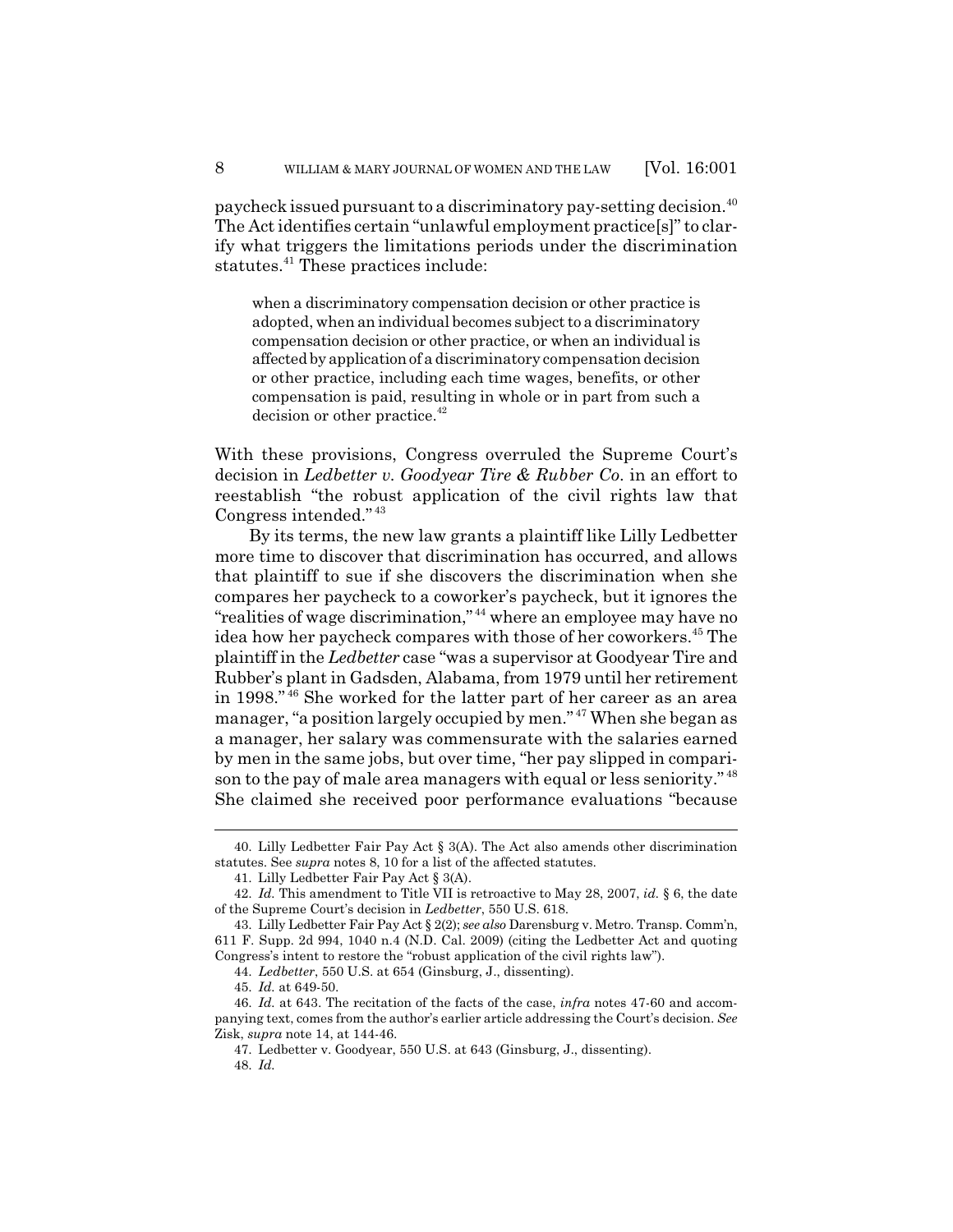of her sex" and that "as a result of these evaluations her pay was not increased as much as it would have been if she had been evaluated fairly." <sup>49</sup>

The discrepancy between Ledbetter's pay and the pay of others took years to grow.50 This alone might have made it difficult for Ledbetter to identify a triggering point for the limitations period to begin to run.51 A bigger impediment to identifying that she had been discriminated against or that her period for filing a claim had begun, however, may have been that, even after receiving negative performance evaluations, she continued to receive pay increases.<sup>52</sup> As explained by the Eleventh Circuit Court of Appeals, with one exception, her supervisor "consistently ranked Ledbetter at or near the bottom of her co-workers in terms of performance." 53 Despite these negative evaluations, however, her supervisor "suggested, and she received, a 5.28% increase over her existing salary, the largest percentage increase given to any Area Manager." 54 Thus, it would be easy to miss that these evaluations amounted to "acts" or "occurrences" that have triggered a limitations period.<sup>55</sup>

In addition to the pay increases she received, Ledbetter also got mixed messages from her supervisors about the reasons for the salary decisions that were made. When she did not receive a raise one year, she was told that her performance was "sub-standard," 56 but there was no indication that the negative evaluation was based on her sex.<sup>57</sup> Moreover, her denial of a pay raise was in the midst of employee layoffs, which included a "'long list' of people in departments all over the plant" and she was encouraged just to be able to retain her employment.58 Far from a "diminution in job status" that is required to start the running of a limitations period, Ledbetter might well have thought her job status was secure.<sup>59</sup>

<sup>49.</sup> *Id.* at 622 (majority opinion).

<sup>50.</sup> Ledbetter v. Goodyear Tire & Rubber Co. Inc. (*Ledbetter I*), 421 F.3d 1169, 1173-74 (11th Cir. 2005), *aff'd*, 550 U.S. 618 (2007), *superseded by statute*, Lilly Ledbetter Fair Pay Act of 2009, Pub. L. No. 111-2, § 3, 123 Stat. 5 (to be codified at 42 U.S.C. § 2000e-5(e)(3)).

<sup>51.</sup> *See Ledbetter*, 550 U.S. at 643, 645 (Ginsburg, J., dissenting) (discussing the difficulty in recognizing the triggering point in pay disparity cases).

<sup>52.</sup> *See Ledbetter I*, 421 F.3d at 1173 (noting Ledbetter's receipt of pay increases despite receiving negative performance evaluations).

<sup>53.</sup> *Id.*

<sup>54.</sup> *Id.*

<sup>55.</sup> *See Ledbetter*, 550 U.S. at 650 (Ginsburg, J., dissenting) (discussing the likelihood that Ledbetter was unaware of the discrimination she faced).

<sup>56.</sup> *Ledbetter I*, 421 F.3d at 1174.

<sup>57.</sup> *Id.*

<sup>58.</sup> *Id.*

<sup>59.</sup> *See id.* (discussing that only one day after Ledbetter was told she would be laid off, a supervisor informed her that she would continue working as a substitute manager).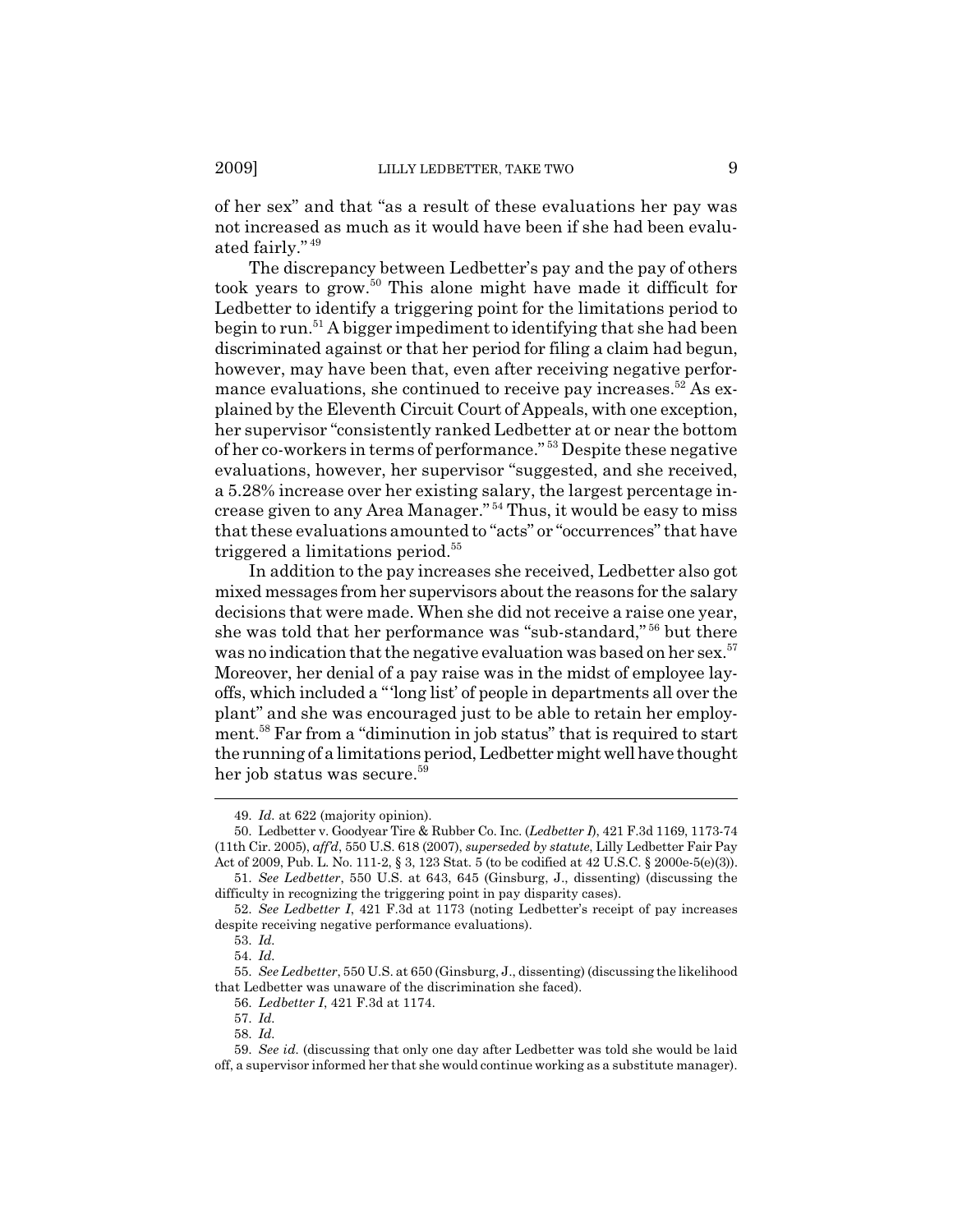Only after Ledbetter became aware that she was receiving paychecks that were smaller than those of her male counterparts did she file a claim for discriminatory pay disparity.<sup>60</sup> The district court, over the objections of the defendant employer based on the timing of her charge, allowed Ledbetter's Title VII claim to proceed to trial, at which the jury returned a verdict in favor of the plaintiff, finding that it was "more likely than not that Defendant paid Plaintiff an unequal salary because of her sex."<sup>61</sup> The Court of Appeals for the Eleventh Circuit reversed the district court's decision not to grant the defendant judgment as a matter of law, finding that the evidence was insufficient to prove that discriminatory intent motivated the only two pay decisions that were made within the limitations period. $62$  On appeal to the Supreme Court, the plaintiff did not contest the Court of Appeals' holding that there was no discriminatory intent when the paychecks were issued, but relied on the receipt of disparate pay to justify her claims and bring them within the limitations period.<sup>63</sup> The Supreme Court rejected the plaintiff's argument that each paycheck gave rise to a new claim.64

Despite the difficulty Lilly Ledbetter faced in discovering the pay differential between her and her male coworkers, the Court expressly refused to consider whether the *National Railroad Passen*ger Corp. v. Morgan<sup>65</sup> discovery rule would apply to a Title VII case.<sup>66</sup> It did not clarify what the precise "pay-setting decision" had been or how that decision would have been understood by the plaintiff, because the question was not before it.<sup>67</sup> The question was clearly articulated, however, by the Court's dissenting Justices<sup>68</sup> and raised by commentators after the decision was rendered.<sup>69</sup> Congress took action almost immediately to overturn the Supreme Court's decision

<sup>60.</sup> *Id.* at 1175.

<sup>61.</sup> *Id.* at 1176 (quoting jury's special verdict form).

<sup>62.</sup> *Id.* at 1189-90.

<sup>63.</sup> Ledbetter v. Goodyear Tire & Rubber Co., 550 U.S. 618, 623 (2007) *superseded by statute*, Lilly Ledbetter Fair Pay Act of 2009, Pub. L. No. 111-2, § 3, 123 Stat. 5 (to be codified at 42 U.S.C. § 2000e-5(e)(3)).

<sup>64.</sup> *Id.* at 637.

<sup>65. 536</sup> U.S. 101 (2002).

<sup>66.</sup> *Ledbetter*, 550 U.S. at 642 n.10.

<sup>67.</sup> *Id.* at 637.

<sup>68.</sup> Justices Stevens, Souter, and Breyer joined in the dissent, written by Justice Ginsburg, which focused in large part on the "problem of concealed pay discrimination." *Id.* at 643, 650 (Ginsburg, J., dissenting).

<sup>69.</sup> *See, e.g.*, Zisk, *supra* note 14, at 146 (questioning what the court meant by "paysetting decision"); Minsky, *supra* note 14, at 250 (noting the Court's acknowledgment that "Ledbetter did not initially realize she was the victim of discrimination").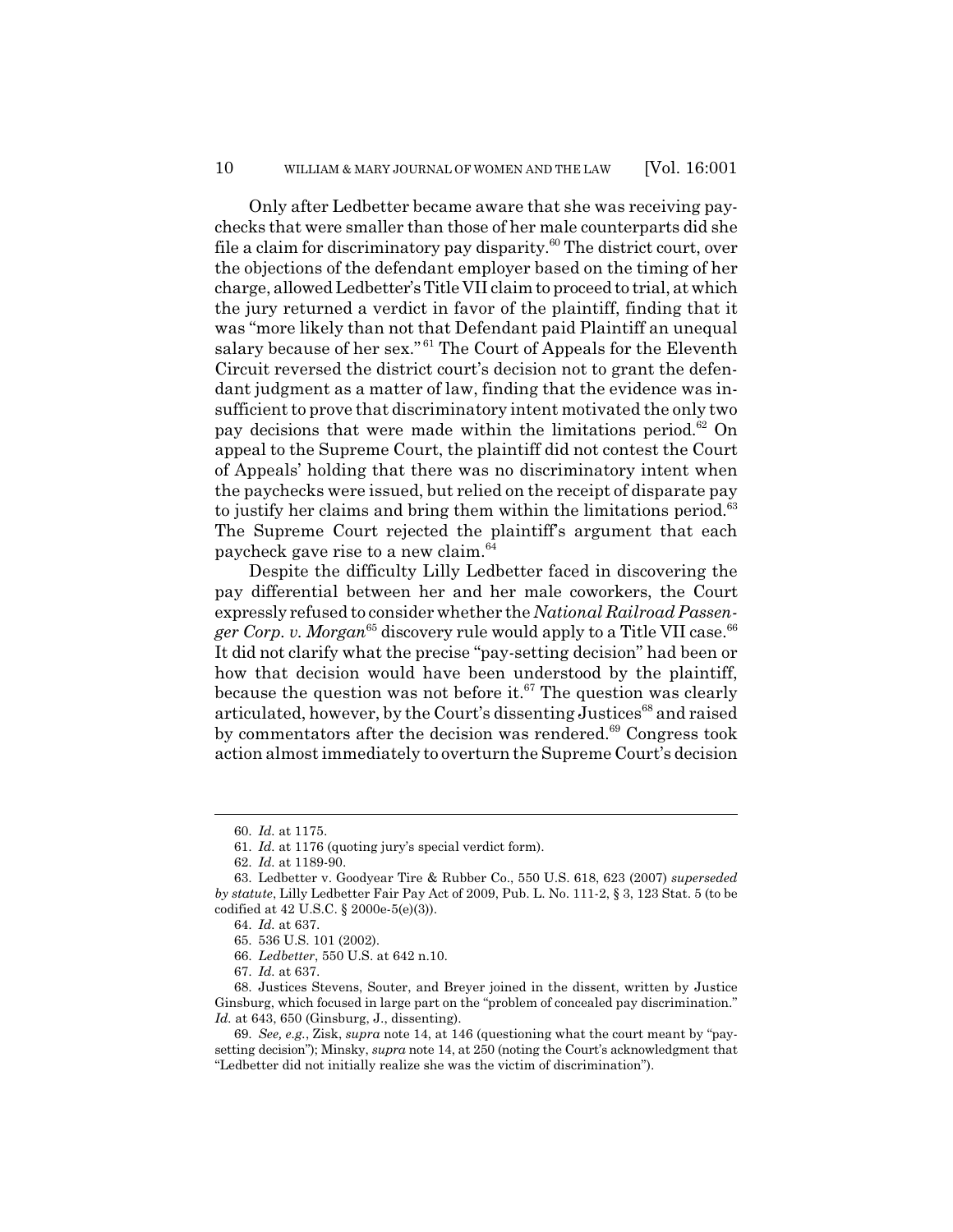in this case,<sup>70</sup> but it responded only to the very narrow issue addressed by the Court. $^{\rm 71}$ 

Congress could have gone further.<sup>72</sup> Because "specific and discrete acts of wage-based discrimination may be very difficult to detect within the 180-day filing period provided under title [sic] VII," <sup>73</sup> Senator Hutchison proposed language that would have incorporated the discovery rule into Title VII.<sup>74</sup> Under an ordinary discovery rule, "the statute of limitations will not begin to run until the plaintiff knows or reasonably should have known of the injury and the connection between the injury and the defendant's conduct." 75 Consistent with this definition, Senator Hutchison's amendment would have allowed a victim of discrimination to bring a claim within the applicable 180 days or 300 days from the time that "the person aggrieved has, or should be expected to have, enough information to support a reasonable suspicion of such discrimination." <sup>76</sup>

The Supreme Court in Ledbetter v. Goodyear Tire & Rubber Co. significantly impairs statutory protections against discrimination in compensation that Congress established and that have been bedrock principles of American law for decades. The Ledbetter decision undermines those statutory protections by unduly restricting the time period in which victims of discrimination can challenge and recover for discriminatory compensation decisions or other practices, contrary to the intent of Congress.

*Id.* § 2(1) (citations omitted); *see* 155 CONG. REC. S401, 558 (daily ed. Jan. 15, 2009) (statement of Sen. Mikulski, cosponsor of the Lilly Ledbetter Fair Pay Act) ("We want to be sure we keep the courthouse door open. What we do is simply restore the law as it existed before the recent Supreme Court decision so that we make sure the statute of limitations runs from the date of the actual payment of a discriminatory wage, not just from the time of hiring."); 155 CONG. REC. S673, 695 (daily ed. Jan. 21, 2009) (statement of Sen. Leahy, Chair, Sen. Comm. on the Judiciary) ("Congress passed title [sic] VII of the Civil Rights Act to protect employees against discrimination with respect to compensation because of an individual's race, color, religion, sex or national origin but the Supreme Court's Ledbetter decision goes against both the spirit and clear intent of our antidiscrimination laws.").

72. *See* 155 CONG. REC. S401, 588 (daily ed. Jan. 15, 2009) (statement of Sen. Hutchison) (proposing to incorporate a discovery rule into the Lilly Ledbetter Fair Pay Act of 2009).

73. 155 CONG. REC. S673, 695 (daily ed. Jan. 21, 2009) (statement of Sen. Voinovich).

74. 155 CONG. REC. S401, 588 (daily ed. Jan. 15, 2009) (statement of Sen. Hutchison).

75. Minsky, *supra* note 14, at 243 n.34; *see* Hamilton v. Smith, 773 F.2d 461, 464 (2d Cir. 1985) (citing Connecticut law equating "injury" with "actionable harm" and holding that the applicable limitations period begins to run "when the plaintiff discovers both that he has suffered physical harm and the causal connection between that harm and the alleged negligent conduct of the defendant").

76. 155 CONG. REC. S401, 588 (daily ed. Jan. 15, 2009) (statement of Sen. Hutchison).

<sup>70.</sup> H.R. 2831, 110th Cong. (2007) (as introduced to the House of Representatives, June 22, 2007).

<sup>71.</sup> Lilly Ledbetter Fair Pay Act of 2009, Pub. L. No. 111-2, § 3, 123 Stat. 5 (to be codified at 42 U.S.C. §2000e-5(e)(3)) (signed by President Obama on January 29, 2009). The bill declared as congressional findings that: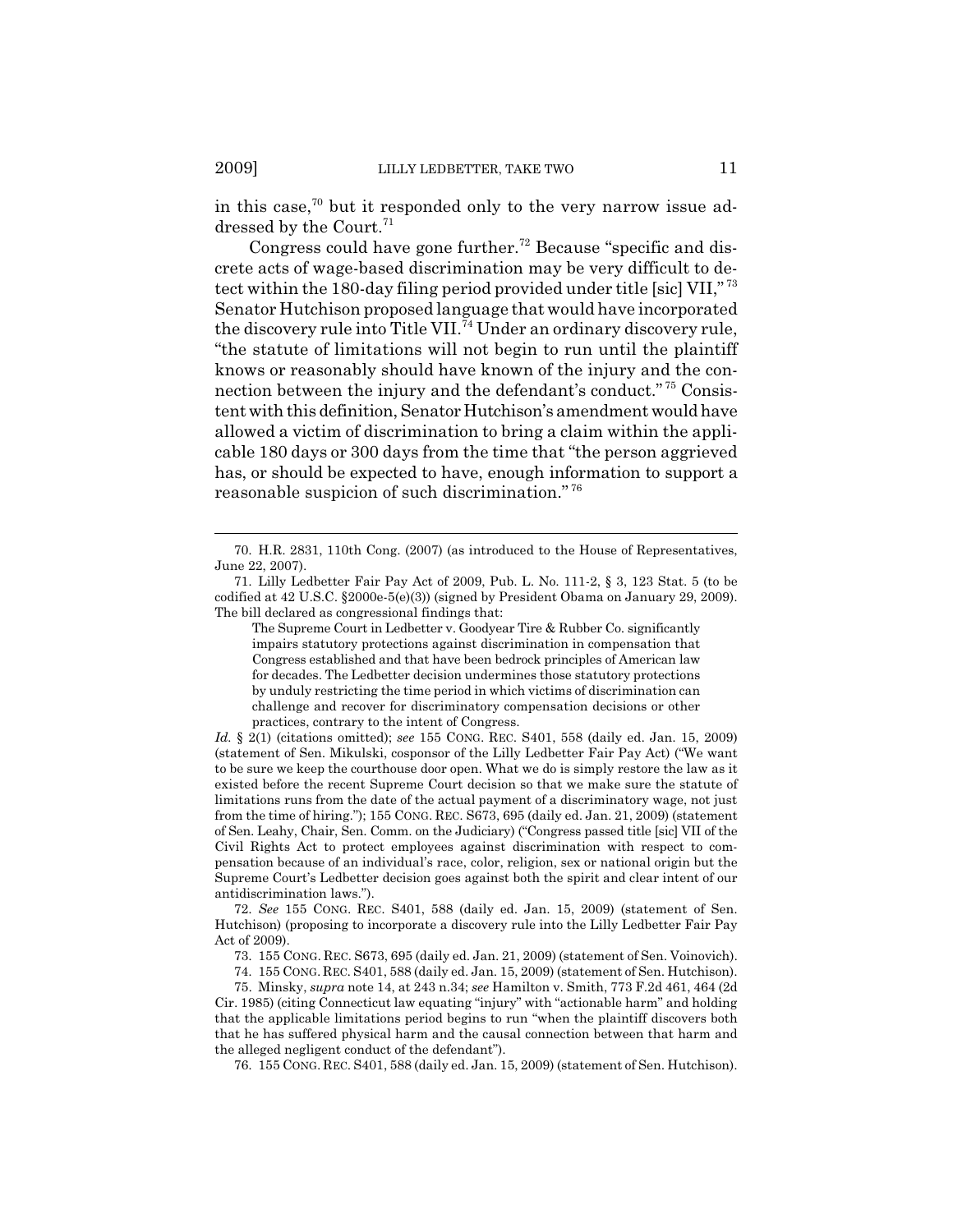Congress did not adopt this amendment, but the language ultimately passed contains nothing that prohibits the application of the discovery rule to pay discrimination claims.<sup>77</sup> Because there is no "contrary directive from Congress," the discovery rule can be, and should be, applied to pay discrimination claims.<sup>78</sup> The next section reviews the cases that have already considered the reach of the Ledbetter Act and, while none were confronted with a discovery issue, none foreclosed the application of the discovery rule.

#### III. THE LEDBETTER FAIR PAY ACT APPLIED

Immediately after the enactment of the Ledbetter Act, the Supreme Court considered its effect.79 While it could have remanded the case to give the lower court a chance to consider the effect of the new law,<sup>80</sup> the Court reviewed the legislation and limited its reach.<sup>81</sup> In *AT&T Corp. v. Hulteen*, the Supreme Court was faced with the question whether pension plans based on a seniority system which granted less service credit for pregnancy-related leave than it did for other medical leave violated Title VII.<sup>82</sup> Even though the plaintiffs, who took leave for pregnancy-related conditions, received pension payments that were lower than those of their coworkers who missed work for other medical conditions,<sup>83</sup> the Court held that there was no claim under Title VII, even as amended.<sup>84</sup> Because the seniority systems were not illegal when they were put in place, the Court concluded that the plaintiffs were not "affected by application of a discriminatory compensation decision or other practice," thereby making the Ledbetter Act inapplicable.<sup>85</sup>

In *Hulteen*, the employees complained about the way AT&T treated pregnancy leave in awarding pension benefits.<sup>86</sup> Prior to

<sup>77.</sup> Lilly Ledbetter Fair Pay Act of 2009, Pub. L. No. 111-2, § 3, 123 Stat. 5 (to be codified at 42 U.S.C. § 2000e-5(e)(3)).

<sup>78.</sup> *See* Cada v. Baxter Healthcare Corp., 920 F.2d 446, 450 (7th Cir. 1990) (holding that the discovery rule is "read into statutes of limitations in federal-question cases . . . in the absence of a contrary directive from Congress").

<sup>79.</sup> *See* AT&T Corp. v. Hulteen, 556 U.S. \_\_\_, 129 S.Ct. 1962, 1972-73 (2009) (accepting supplemental briefing to consider the effect of the recent amendment).

<sup>80.</sup> Neal D. Mollen & Dara H. Freling, *Supreme Court Trims Reach of Lilly Ledbetter Fair Pay Act of 2009 and Reaffirms Settled Law on Retroactive Application of Statutes*, STAY CURRENT(Paul, Hastings, Janofsky & Walter LLP, Washington, D.C.), May 2009 at 1, *available at* http://www.paulhastings.com/publicationDetail.aspx?PublicationId=1318.

<sup>81.</sup> *Hulteen*, 556 U.S. at \_\_\_, 129 S.Ct. at 1972-73.

<sup>82.</sup> *Id.* at 1966.

<sup>83.</sup> *Id.* at 1967.

<sup>84.</sup> *Id.* at 1973.

<sup>85.</sup> *Id.*

<sup>86.</sup> *Id.* at 1967.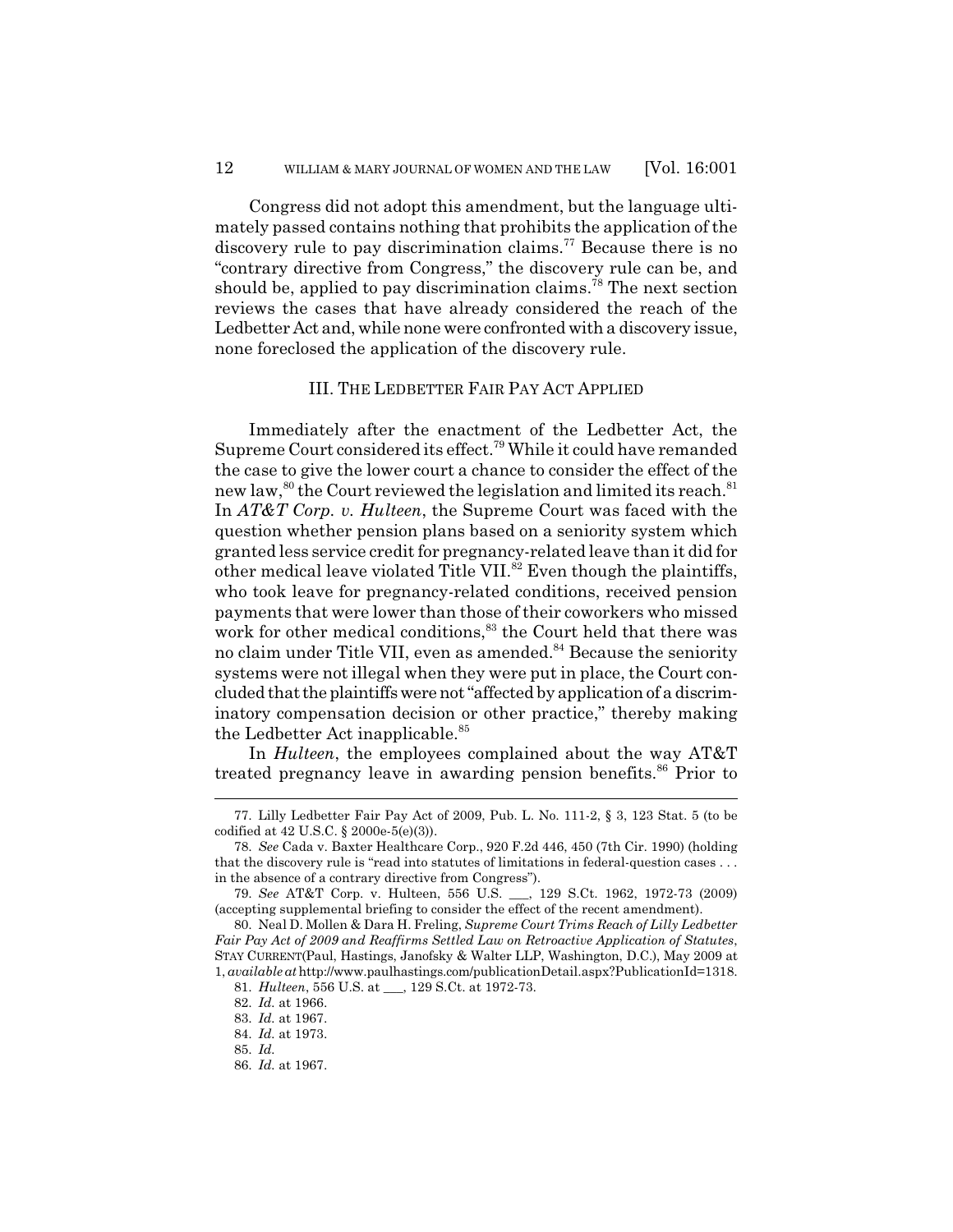Title VII's amendment making discrimination based on pregnancyrelated conditions unlawful, AT&T treated leave for pregnancy as personal, rather than disability, leave. $87$  Because the company gave full service credit for disability leave and only a maximum of thirty days for personal leave, employees who missed work for pregnancyrelated conditions received fewer seniority credits for pension benefits than those who missed work for other health-related reasons.<sup>88</sup> This was legal before the Pregnancy Discrimination Act (PDA) amended Title VII.<sup>89</sup>

In 1978, Congress amended Title VII by passing the PDA.<sup>90</sup> The PDA made "clear that it is discriminatory to treat pregnancy-related conditions less favorably than other medical conditions." 91 With the enactment of the PDA, AT&T changed its practice and gave women who took maternity leave the same seniority credits as it gave to employees who took other medical leave, but the company did not "make any retroactive adjustments to the service credit calculations of women who had been subject to the pre-PDA personnel policies."<sup>92</sup> As a result, women who had missed work for pregnancy-related conditions prior to the passage of the PDA accrued less time toward their pensions than those who missed work for other medical conditions and, accordingly, received lower retirement benefits than the other employees who had taken non-maternity medical leave.<sup>93</sup>

Four of these women "filed charges of discrimination with the [EEOC], alleging discrimination on the basis of sex and pregnancy in violation of Title VII." 94 The EEOC determined that there was

reasonable cause to believe that AT&T had discriminated against respondent Hulteen and "a class of other similarly-situated female employees whose adjusted [commencement of service] date has been used to determine eligibility for a service or disability pension, the amount of pension benefits, and eligibility for certain other benefits and programs, including early retirement offerings." <sup>95</sup>

The EEOC issued a right to sue letter, and Hulteen subsequently brought suit in the United States District Court for the Northern

<sup>87.</sup> *Id.* at 1966-67.

<sup>88.</sup> *Id.* at 1967.

<sup>89.</sup> *Id.*

<sup>90.</sup> Pregnancy Discrimination Act of 1978, S. 995, 95th Cong. (2nd Sess. 1978) (current version at 42 U.S.C. § 2000e(k) (2006)).<br>91. AT&T Corp. v. Hulteen, 556 U.S.

<sup>1. 129</sup> S.Ct. 1962, 1967 (2009) (quoting Newport News Shipbuilding & Dry Dock Co. v. EEOC, 462 U.S. 669, 684 (1983)).

<sup>92.</sup> *Id.*

<sup>93.</sup> *Id.*

<sup>94.</sup> *Id.*

<sup>95.</sup> *Id.* (citation omitted).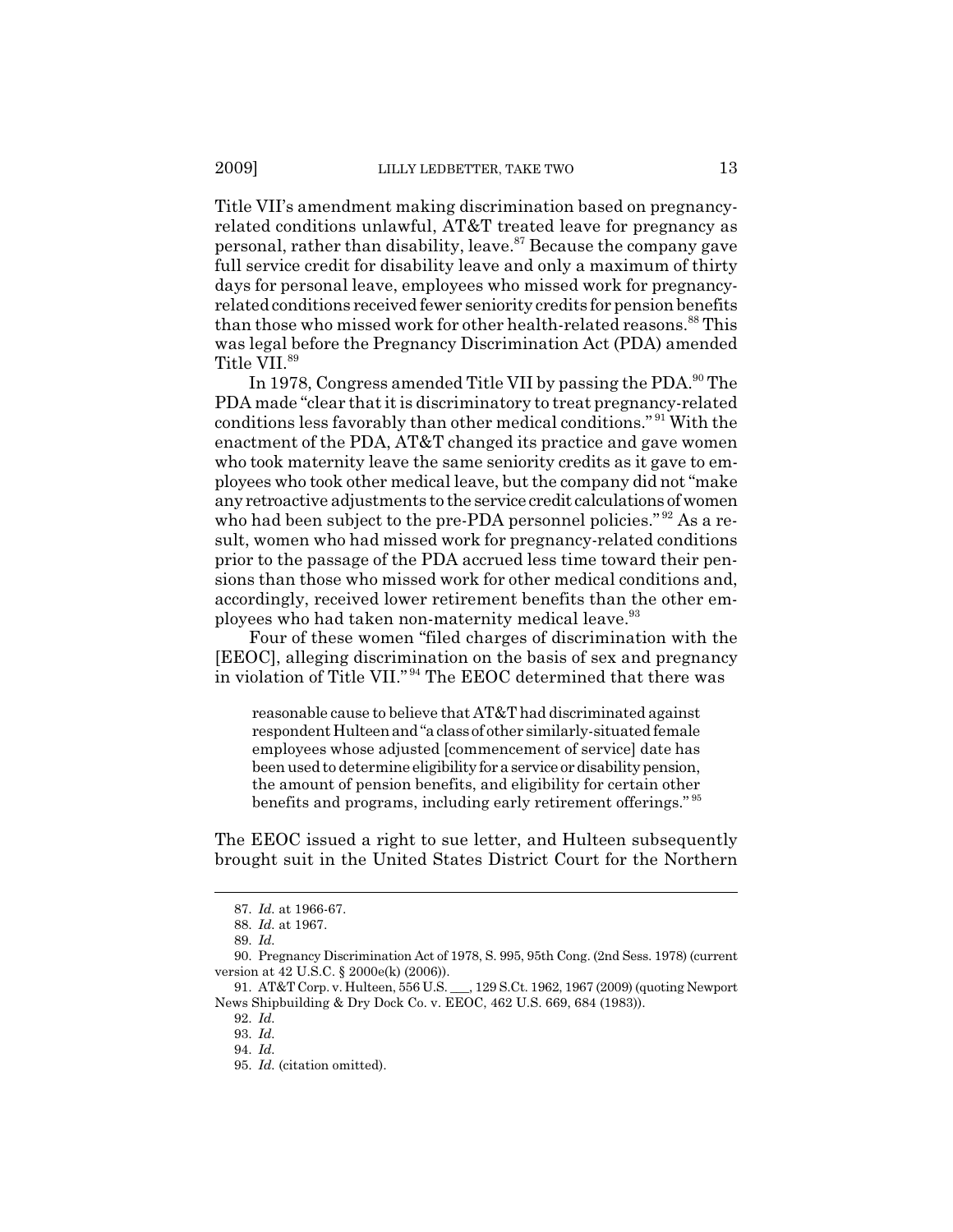District of California.<sup>96</sup> Based on a prior Ninth Circuit decision.<sup>97</sup> the District Court held, and the Ninth Circuit affirmed, that Title VII is violated "where post-PDA retirement eligibility calculations incorporated pre-PDA accrual rules that differentiated on the basis of pregnancy." 98 Noting a conflict in the circuits, the Supreme Court granted certiorari "in order to resolve this split." 99 Relying on the fact that AT&T's seniority system was "bona fide"100 and that Title VII insulates these systems from challenge, $101$  the Court held that no violation occurred.<sup>102</sup>

While this case was pending, Congress passed the Ledbetter Fair Pay Act.<sup>103</sup> The Court accepted supplemental briefing on the case, even after oral arguments had been held, to consider "the possible effect on this case of the recent amendment to" Title VII.<sup>104</sup> The plaintiff Hulteen argued that each time she was paid a pension benefit, she was "affected by application of a discriminatory compensation decision or other practice," as defined by the Ledbetter Act.<sup>105</sup> It is noteworthy that the Court considered this issue at all.<sup>106</sup> Because the

100. *Hulteen*, 556 U.S. at \_\_\_, 129 S.Ct. at 1970 (defining a "bona fide" system as having "no discriminatory terms").

101. Section 703(h) of Title VII of the Civil Rights Act of 1964 provides:

Notwithstanding any other provision of this subchapter, it shall not be an unlawful employment practice for an employer to apply different standards of compensation, or different terms, conditions, or privileges or employment pursuant to a bona fide seniority . . . system . . . provided that such differences are not the result of an intention to discriminate because of race, color, religion, sex, or national origin . . . .

42 U.S.C. § 2000e-2(h) (2006).

102. *Hulteen*, 556 U.S. at \_\_\_, 129 S.Ct. at 1973.

103. President Obama signed the legislation on January 29, 2009. *See supra* notes 9-10 and accompanying text.

104. *Hulteen*, 556 U.S. at \_\_\_, 129 S.Ct. at 1972.

105. *Id.* at 1973 (quoting the Lilly Ledbetter Fair Pay Act of 2009, Pub. L. No. 111-2, § 3(A), 123 Stat. 5 (to be codified at 42 U.S.C. § 2000e-5(e)(3)(A))).

106. *See* Mollen & Freling, *supra* note 80 (noting that "[t]he Court is not typically eager to become the first appellate court to reach important questions of statutory

<sup>96.</sup> *Id.*

<sup>97.</sup> Pallas v. Pacific Bell, 940 F.2d 1324 (9th Cir. 1991).

<sup>98.</sup> *Hulteen*, 556 U.S. at \_\_\_, 129 S.Ct. at 1967-68. The Ninth Circuit had earlier affirmed the District Court's holding en banc and held that its decision in *Pallas*, that "calculation of service credit excluding time spent on pregnancy leave violates Title VII," was correct. Hulteen v. AT&T Corp., 498 F.3d 1001, 1003 (9th Cir. 2007), *rev'd*, 556 U.S.  $\qquad$ , 129 S.Ct. 1962 (2009).

<sup>99.</sup> *Hulteen*, 556 U.S. at \_\_\_, 129 S.Ct. at 1968 (noting a circuit split in the Ninth, Sixth, and Seventh circuits); *cf.* Leffman v. Sprint Corp., 481 F.3d 428 (6th Cir. 2007) (holding claim barred by statute of limitations, as well as by the seniority provision of Title VII); Ameritech Benefit Plan Comm. v. Comm'n Workers of Am., 220 F.3d 814 (7th Cir. 2000) (finding no Title VII violation given the existence of a bona fide seniority system); *Pallas*, 940 F.2d at 1324 (finding plaintiff's complaint stated valid cause of action under Title VII).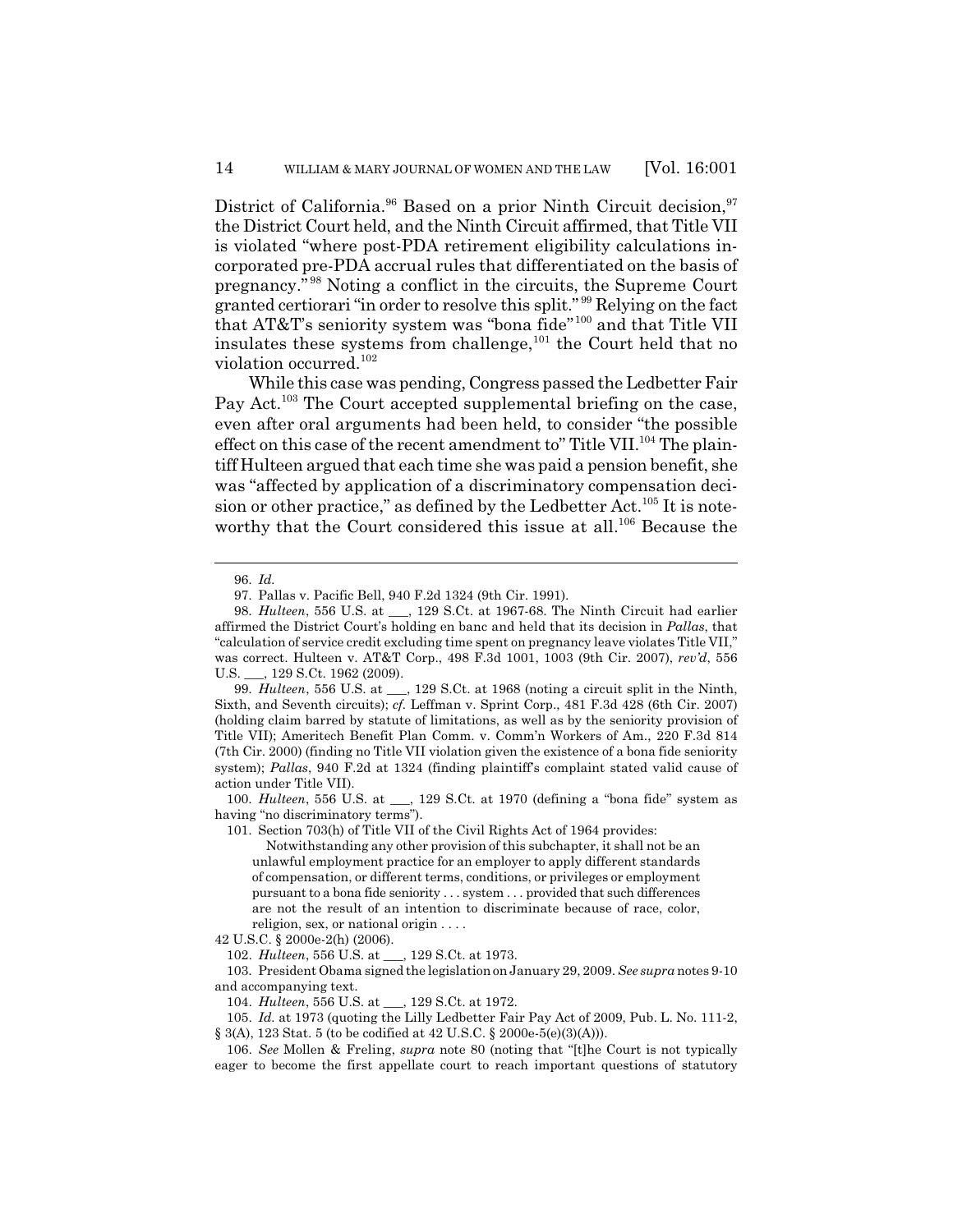Ledbetter Act was passed while the *Hulteen* case was pending, the Court could have remanded the case to allow the lower court to consider the Act's reach.<sup>107</sup> The Court retained the case, however, and refused to extend the Act's reach to the facts, holding that "AT&T's pre-PDA decision not to award [her] service credit for pregnancy leave was not discriminatory" and, therefore, the plaintiff was not "affected by application of a discriminatory compensation decision or other practice."108 Accordingly, even though the plaintiff's pension payments were lower than the pension payments received by other employees who missed work for other medical conditions, arguably just like the salary payments Lilly Ledbetter received that were lower than her coworkers', Title VII afforded no relief.<sup>109</sup>

A number of federal district courts have also considered the scope of the Ledbetter Act, and some of them have similarly construed the Act narrowly.<sup>110</sup> Others, however, have interpreted the Act to save claims that would have failed under the old statutory regime.<sup>111</sup> In

111. *See, e.g.*, Gentry v. Jackson State Univ., 610 F. Supp. 2d 564, 566-67 (S.D. Miss. 2009) (noting that lower salary related to a denial of tenure that was outside the limitations period was a violation under Title VII, as amended by the Ledbetter Fair Pay Act); Shockley v. Minner, No. 06-478 JJF, 2009 WL 866792, at \*1 (D. Del. Mar. 31, 2009)

construction").

<sup>107.</sup> *Id.*

<sup>108.</sup> *Hulteen*, 556 U.S. at \_\_\_, 129 S.Ct. at 1973 (quoting the Lilly Ledbetter Fair Pay Act § 3(A)). The Court noted, however, that if AT&T had left its discriminatory policy in place after the passage of the Pregnancy Discrimination Act, the Ledbetter Act may then have allowed the plaintiffs to recover at least for two years before they filed their EEOC charges. *Id.* at 1968, 1972.

<sup>109.</sup> *Id.* at 1967, 1971-72.

<sup>110.</sup> *See, e.g.*, Mikula v. Allegheny County, 320 F. App'x 134, 137 n.1 (3d Cir. 2009) (distinguishing a request for a raise in pay from the adoption of a discriminatory compensation practice), *rev'd on reh'g*, No. 07-4023, 2009 WL 2889742 (3d Cir. Sept. 10, 2009); EEOC v. CRST Van Expedited, Inc., 615 F. Supp. 2d 867, 876 (N.D. Iowa 2009) (limiting reach of the Ledbetter Act to those circumstances enumerated in the statutory language and concluding that the Ledbetter Act had no relevance to claims of sexual harassment); Hines v. N. W. Va. Operations, No. 1:08CV144, 2009 WL 1228305, at \*3 (N.D. W. Va. May 1, 2009) (holding Ledbetter Fair Pay Act inapplicable to a claim over an arbitration process where the "last discriminatory act" alleged by plaintiff occurred after the limitations period expired); Leach v. Baylor Coll. of Med., No. H-07-0921, 2009 WL 385450, at \*19 (S.D. Tex. Feb. 17, 2009) (Ledbetter Act did not apply to a race discrimination claim in which plaintiff alleged discriminatory assignment of job responsibilities with no assertion that the discrimination affected pay); *see also* Maher v. Int'l Paper Co., 600 F. Supp. 2d 940, 950 n.5 (W.D. Mich. 2009) (describing the Act's reach as limited to "the timeliness of discriminatory compensation claims" under Title VII of the Civil Rights Act of 1964, 42 U.S.C. §§ 2000e to 2000e-17 (2006); the Age Discrimination in Employment Act of 1967, 29 U.S.C. §§ 621-634 (2006); the Americans with Disabilities Act of 1990, 42 U.S.C. § 12101 (2006); the Rehabilitation Act of 1973, 29 U.S.C. §§ 791, 794 (2006); and not extended to claims under the Family and Medical Leave Act of 1993, 29 U.S.C. § 2601 (2006)); Siri v. Princeton Club of N.Y., 874 N.Y.S.2d 408, 409 (N.Y. App. Div. 2009) (noting that Ledbetter Act does not apply to a claim of a continuing practice of discrimination in the assignment of banquet work).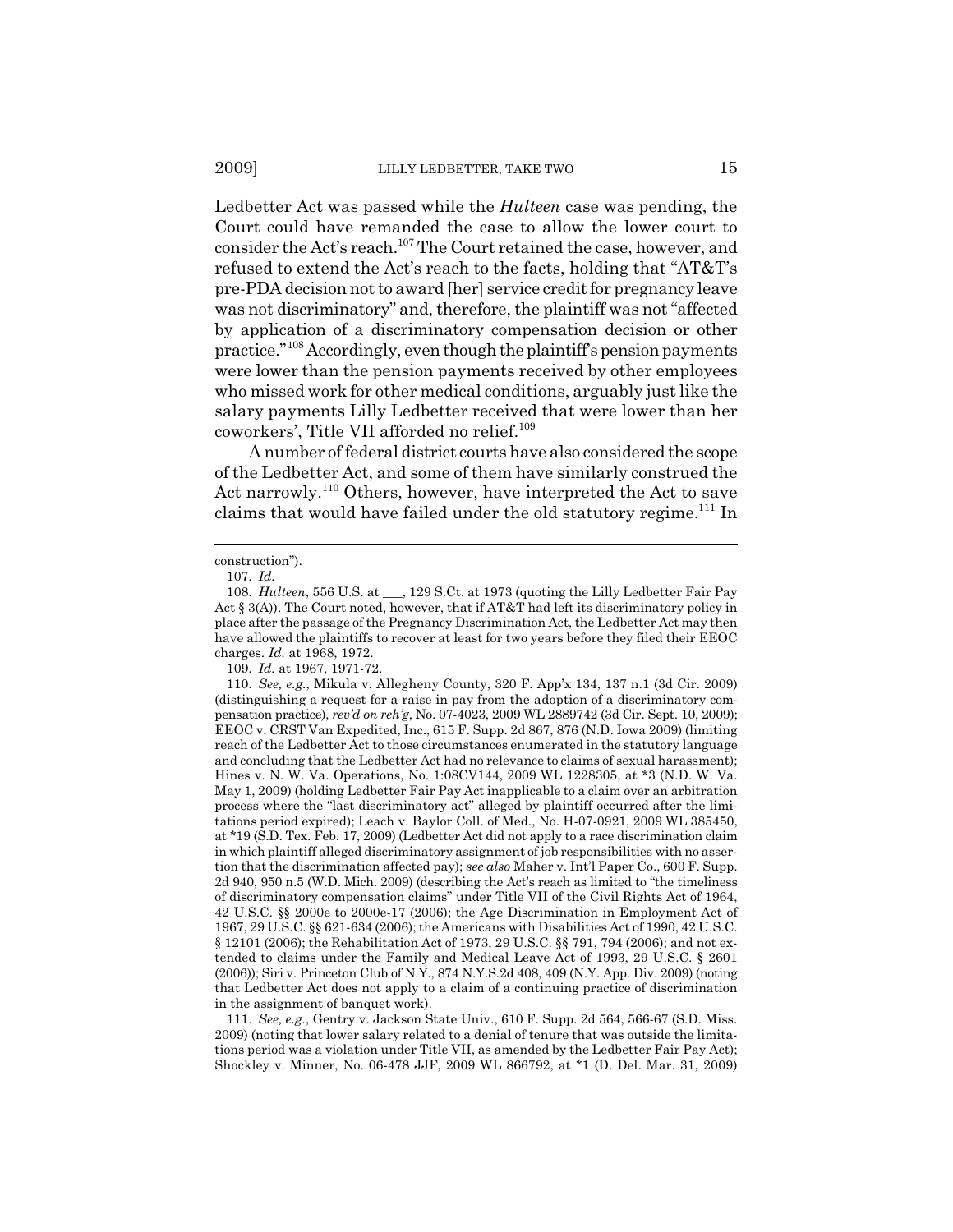those cases where the courts have decided the Act does not apply, the courts have noted either that no disparity in pay was alleged,<sup>112</sup> or that the alleged discrimination was a continuing violation or sexual harassment, rather than a "discrete act."<sup>113</sup>

In a case with facts similar to facts in a case that was dismissed by the Supreme Court before the Ledbetter Act was passed,<sup>114</sup> a federal district court relied on the Ledbetter Act to allow the claim.<sup>115</sup> In *Gentry v. Jackson State University*, the plaintiff claimed that she "was denied tenure and a related salary increase because of her gender, in violation of Title VII."<sup>116</sup> The defendant moved for summary judgment based on statute of limitations grounds because the plaintiff was denied tenure in 2004, but waited until 2006 to file a charge of discrimination with the EEOC, well after the 180 day limit provided

<sup>(</sup>denying defendant's motion to dismiss plaintiff's § 1983 claim because Ledbetter Fair Pay Act "explicitly overruled the decision and logic of the *Ledbetter* decision"); Knox v. Centric Group, LLC, No. 3:06-CV-555-RAM, 2009 WL 875513, at \*4 (D. Nev. Mar. 30, 2009) (plaintiff's claim that bonus program instituted outside the limitations period that continued to pay female employees less than male employees was timely filed under the Ledbetter Fair Pay Act); Bush v. Orange County Corr. Dep't, 597 F. Supp. 2d 1293, 1296 (M.D. Fla. 2009) (noting that Ledbetter Act saves plaintiffs' claims of pay discrimination based on race and gender that would "plainly be barred" under the *Ledbetter* decision). The court in *Knox* also noted that the plaintiff's claim challenged a pay system that was administered during the statutory period and was "facially discriminatory." *Knox*, 2009 WL 875513, at \*4. The court found that "[i]t is a well-settled proposition that 'an employer violates Title VII and triggers a new EEOC charging period whenever the employer issues paychecks using a discriminatory pay structure.'" *Id.* (quoting Ledbetter v. Goodyear Tire & Rubber Co., 550 U.S. 618, 637 (2007)). The court concluded, therefore, that "regardless of the passage of the Act, [the] [p]laintiff's disparate pay claims are not time-barred." *Id. See also* Aspilaire v. Wyeth Pharm. Inc., 612 F. Supp. 2d 289, 303 (S.D.N.Y. 2009) (granting defendant's motion for summary judgment on § 1981 claim, but assuming that plaintiff's claim that she was not paid at the proper rate was timely "because the decision not to pay plaintiff at the [proper rate], which decision was made prior to the statutory period, affected the amount of plaintiff's paychecks during the statutory period"); Vuong v. N.Y. Life Ins. Co., No. 03 Civ. 1075(TPG), 2009 WL 306391, at \*8 (S.D.N.Y. Feb. 6, 2009) ("The issue of when the unlawful employment practice occurs with respect to compensation is the subject of legislation, which became effective only a few days ago . . . .").

<sup>112.</sup> *See Hines*, 2009 WL 1228305, at \*2 n.9 (finding that Ledbetter Act does not apply to a claim of racial discrimination with no claim of discriminatory compensation); *Leach*, 2009 WL 385450, at \*17-\*18 (finding that Ledbetter Act did not apply to a race discrimination claim in which plaintiff alleged discriminatory assignment of job responsibilities with no assertion that the discrimination affected pay). *But see Vuong*, 2009 WL 306391, at \*8-\*9 (dismissing a claim over a failure to promote but allowing a claim for discriminatory pay practice).

<sup>113.</sup> *See CRST Van Expedited, Inc.*, 615 F. Supp. 2d at 876 (limiting reach of the Ledbetter Act to those circumstances enumerated in the statutory language and concluding that the Ledbetter Act had no relevance to claims of sexual harassment); *Siri*, 874 N.Y.S.2d at 409 n.10, 410 (noting that Ledbetter Act does not apply to a claim of a continuing practice of discrimination in the assignment of banquet work).

<sup>114.</sup> Del. State Coll. v. Ricks, 449 U.S. 250, 252-56 (1980).

<sup>115.</sup> Gentry v. Jackson State Univ., 610 F. Supp. 2d 564, 566-67 (S.D. Miss. 2009).

<sup>116.</sup> *Id.* at 565.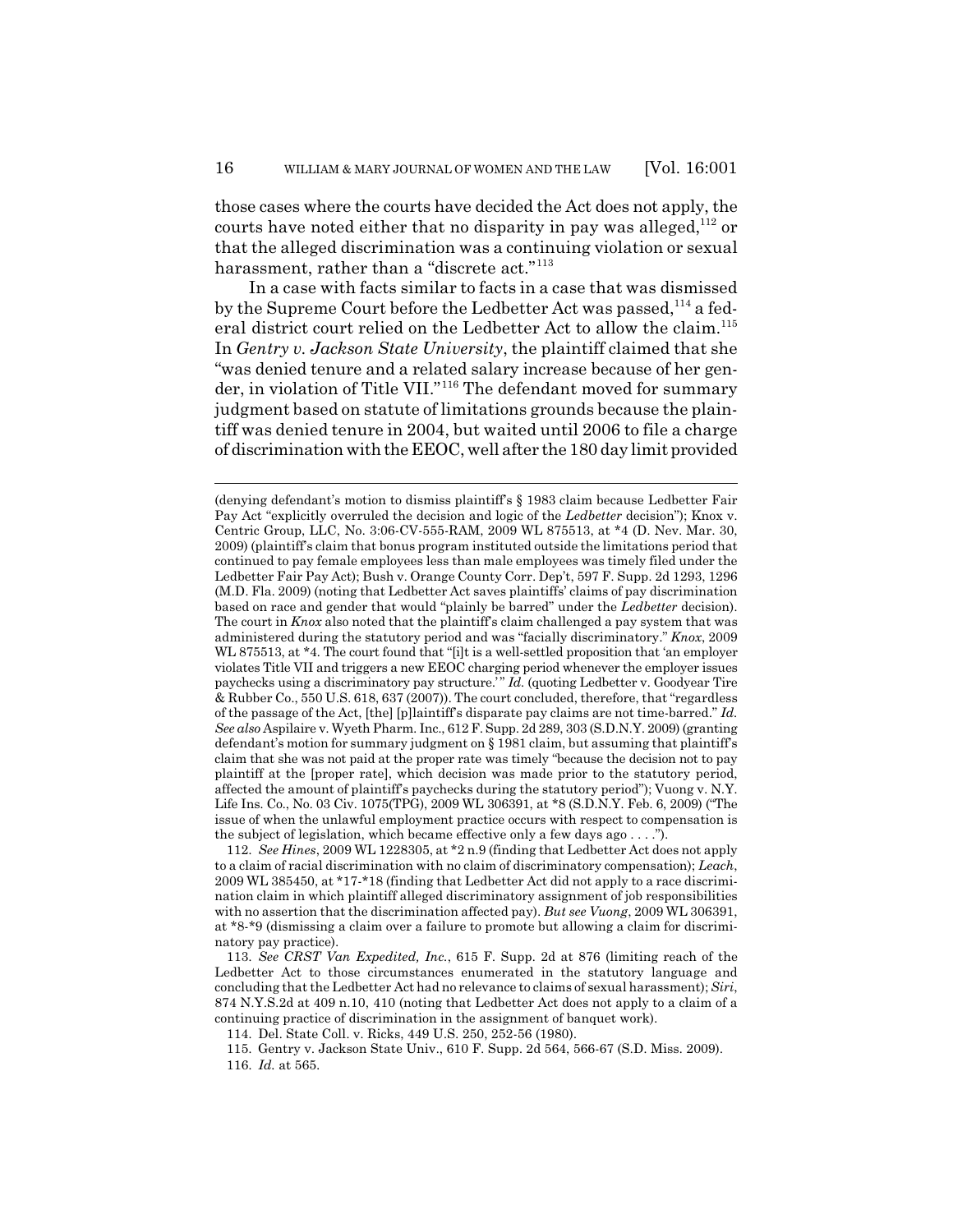by Title VII.<sup>117</sup> Notably, the court decided that the employee's claim could withstand the statute of limitations defense.<sup>118</sup> This holding is notable, because it is in direct contrast with the Supreme Court's decision in *Delaware State College v. Ricks*, 119 decided prior to the passage of the Ledbetter Act and barring the employee's claim.120 In *Ricks*, a college librarian alleged that he had been discharged because of his national origin.121 The college denied tenure to Ricks, but offered him a one-year, nonrenewable contract that expired a little over a year after his tenure was denied.<sup>122</sup> Ricks filed a charge with the EEOC almost a year after the denial of his tenure, when his finite contract was about to expire.<sup>123</sup> He argued that the EEOC charging period ran from the date of his actual termination rather than from the date when tenure was denied.<sup>124</sup> The Court rejected his argument, holding that the limitations period began to run when "the tenure decision was made and communicated to" the employee.<sup>125</sup>

Although it made no mention of the *Ricks* case and did not try to distinguish it, the *Gentry* court came to the opposite result.<sup>126</sup> Despite its seemingly expansive reading of the Ledbetter Act, the *Gentry* court did acknowledge the limits of it, stating that "[t]he rule set out in *Ledbetter* and prior cases — that 'current effects alone cannot breathe new life into prior uncharged discrimination' — is still binding law for Title VII disparate treatment cases involving discrete acts other than pay."127 The court distinguished the case before it from cases involving other discrete acts, noting that "the Supreme Court's *Ledbetter* decision continues to provide the applicable rule for discrete discriminatory acts 'other than pay,'" but nonetheless "is not helpful in this case."128 The court acknowledged that the plaintiff's denial of tenure was a "discrete" act, but emphasized that the plaintiff "asserted that the denial of tenure also denied her a salary increase and hence was a compensation decision."<sup>129</sup>

<sup>117.</sup> *Id.* at 566.

<sup>118.</sup> *Id.* at 566-67.

<sup>119. 449</sup> U.S. 250.

<sup>120.</sup> *Id.* at 258.

<sup>121.</sup> *Id.* at 254.

<sup>122.</sup> *Id.* at 252-53.

<sup>123.</sup> *Id.* at 254.

<sup>124.</sup> *Id.* at 257.

<sup>125.</sup> *Id.* at 258.

<sup>126.</sup> Gentry v. Jackson State Univ., 610 F. Supp. 2d 564, 566-67 (S.D. Miss. 2009).

<sup>127.</sup> *Id.* at 566 (quoting Leach v. Baylor Coll. of Med., No. H-07-0921, 2009 WL 385450,

at \*17 (S.D. Tex. Feb. 17, 2009)).

<sup>128.</sup> *Id.* (citing *Leach*, 2009 WL 385450, at \*17).

<sup>129.</sup> *Id.* at 567.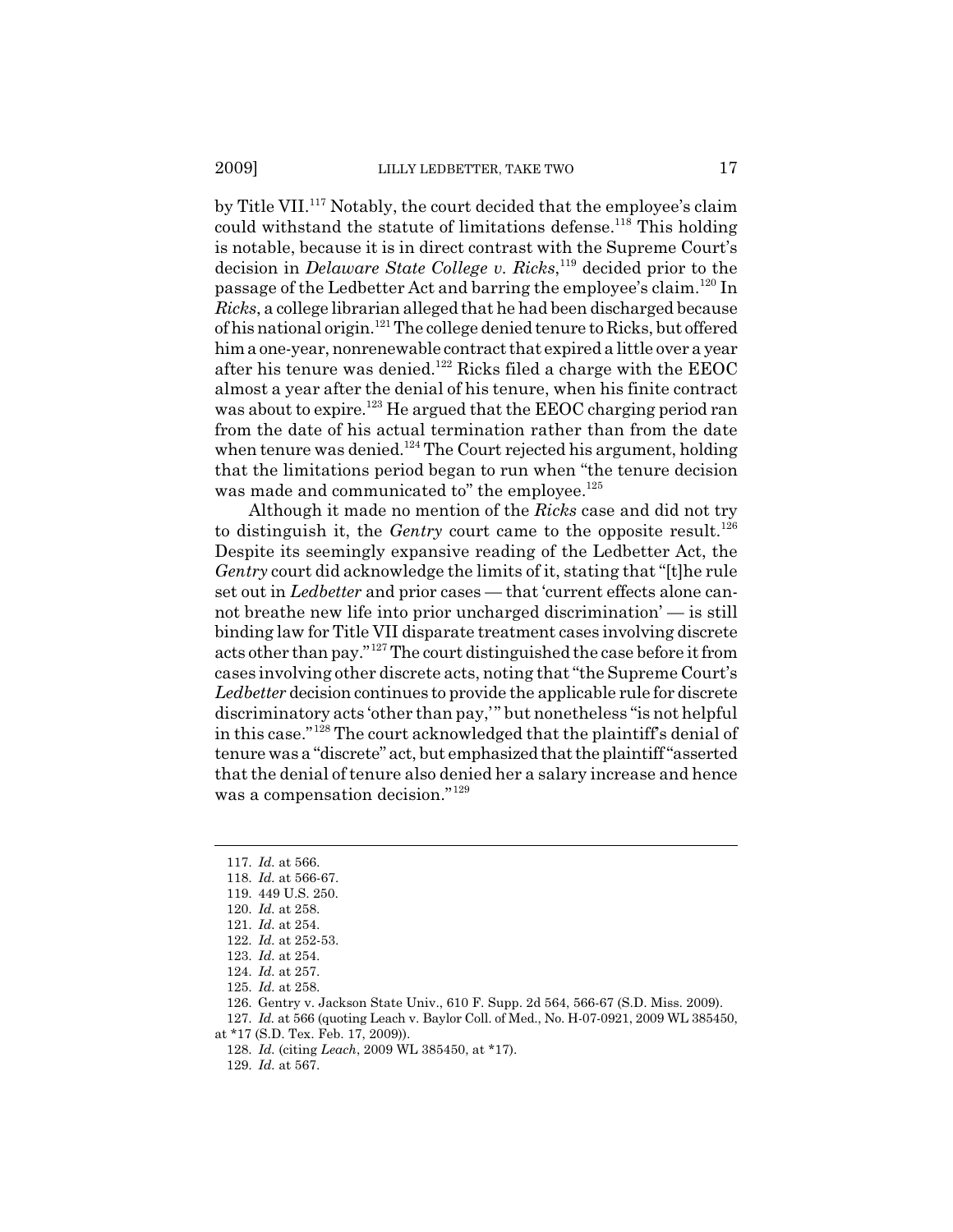*Leach v. Baylor College of Medicine*<sup>130</sup> is an example to the contrary. In that case, the plaintiff complained that he was discriminated against because of his race. The plaintiff was an African American physician who alleged that he was expected to satisfy certain requirements that were not required of any other Baylor faculty member.<sup>131</sup> Because the plaintiff's claims were not over discrete discriminatory acts that related to pay, the court concluded that the Ledbetter Fair Pay Act did not control.132 Similarly, in *Vuong v. New York Life Insurance Company*, 133 the United States District Court for the Southern District of New York held that an employee's charge of discrimination filed over four years after an employer's failure to promote him was untimely because the failure to promote was a "discrete" act, and "plaintiff knew what was occurring at that time."<sup>134</sup>

In *Vuong*, the plaintiff, who was Chinese, began working for the defendant employer as an agent selling life insurance.<sup>135</sup> He was promoted to Sales Manager, then to Associate General Manager, and subsequently to co-Managing Partner of a large, regional office.<sup>136</sup> Plaintiff claimed that a promise was made to him that the co-managing arrangement was temporary and that he would "take the office as a whole," but that change was never made.<sup>137</sup> Plaintiff claimed that the company's failure to appoint him as Managing Partner and his subsequent termination were discriminatory because of his race and national origin.<sup>138</sup> He also alleged that he was paid less than a Caucasian employee who held the same position he held.139

The plaintiff, however, waited over three years to file a charge of discrimination, which was well beyond the 300-day limitations period that applied to his claim.140 Relying on the Supreme Court's

139. *Id.* at \*1, \*3.

<sup>130.</sup> *Leach*, 2009 WL 385450.

<sup>131.</sup> *Id.* at \*15. According to the plaintiff's claims, he was the "only . . . faculty member expected to devote 35 or more hours per week at the VA Medical Center, develop a clinical practice, and obtain research funding." *Id.* He also claimed that a comment directed at him about "Michael Jackson" was "direct evidence of racial discrimination." *Id.*

<sup>132.</sup> *Id.* at \*17; *accord* Mikula v. Allegheny County, 320 F. App'x 134, 137 n.1 (3d Cir. 2009) (distinguishing a request for a raise in pay from the adoption of a discriminatory compensation practice); Rowland v. Certainteed Corp., No. 08-3671, 2009 WL 1444413, at \*6 (E.D. Pa. May 31, 2009) (holding that "failure to promote" claim is not saved by the Ledbetter Act); EEOC v. CRST Van Expedited, Inc., 615 F. Supp. 2d 867, 869 (N.D. Iowa 2009) (limiting reach of the Ledbetter Act to those circumstances enumerated in the statutory language and concluding that the Ledbetter Act had no relevance to claims of sexual harassment).

<sup>133.</sup> No. 03 Civ. 1075(TPG), 2009 WL 306391 (S.D.N.Y. Feb. 6, 2009).

<sup>134.</sup> *Id.* at \*8.

<sup>135.</sup> *Id.* at \*1.

<sup>136.</sup> *Id.* at \*1-\*2.

<sup>137.</sup> *Id.* at \*2, \*4.

<sup>138.</sup> *Id.* at \*1.

<sup>140.</sup> *See id.* at \*7 (explaining that California's Department of Fair Employment and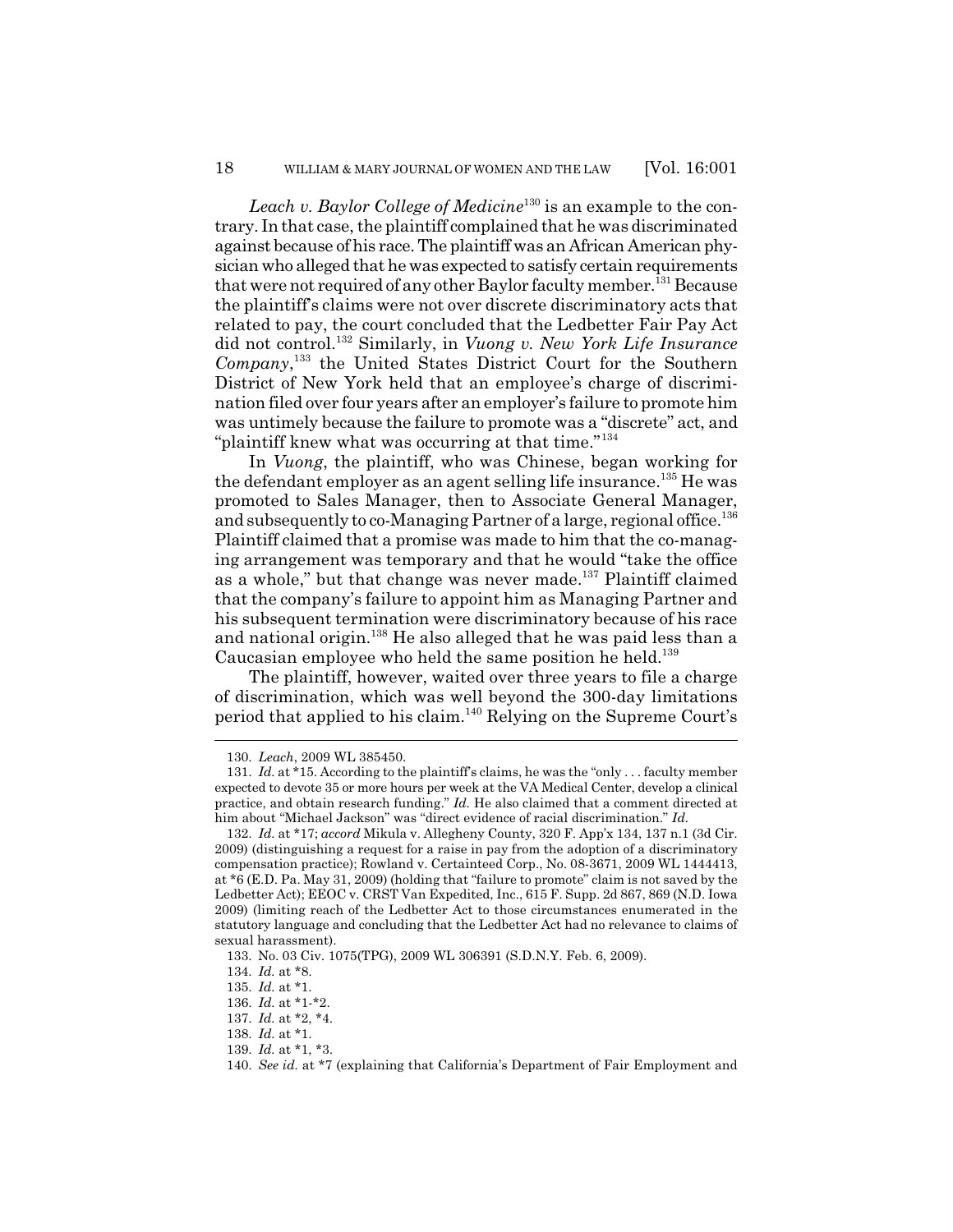definition of a failure to promote as a "discrete"  $act<sub>1</sub><sup>41</sup>$  but also noting that the "plaintiff knew what was occurring at that time,"142 the district court concluded that the 300-day limitations period began to run when the company failed to promote the plaintiff and, therefore, that the plaintiff's failure-to-promote claim was time-barred.143

The court separately considered the plaintiff's claim that the allocation of pay between himself and a Caucasian employee was discriminatory.144 Because the claim was "with respect to compensation," the court noted the passage of the Ledbetter Act and the fact that it "clearly governs the compensation claim in the instant case."145 Although the employer's decision to allocate the plaintiff's pay and the pay of his coworker was made outside of the limitations period, the "[p]laintiff claim[ed] that the paychecks he received during the charging period would have been larger if [his employer] had not made the discriminatory decision."146 Accordingly, based on the Ledbetter Fair Pay Act, the court allowed that claim to survive the defendant employer's motion for summary judgment.<sup>147</sup>

In the cases already decided under the Ledbetter Act, there was no issue about when the discriminatory conduct occurred or whether the plaintiff could have reasonably discovered it.<sup>148</sup> Although discovery of the discriminatory practice was not at issue in *Vuong*, the court addressed it nevertheless.149 Deciding that the plaintiff's failure to promote claim was time-barred, the court noted that when he was not promoted, the "plaintiff knew what was occurring at that time."<sup>150</sup> Given the facts before it, the court did not have to consider whether the limitations period would be triggered if the plaintiff was unaware of the discriminatory act but suggested that the limitations

149. *Vuong*, 2009 WL 306391, at \*8. 150. *Id.*

Housing, the agency with the authority to handle employment discrimination claims, has a work-sharing agreement with the EEOC, under which "a charge filed with the EEOC will automatically be deemed filed" with the state agency and that based on this agreement, the court determined the limitations period to be 300 days).

<sup>141.</sup> *Id.* (citing Nat'l R.R. Passenger Corp. v. Morgan, 536 U.S. 101, 114 (2002)).

<sup>142.</sup> *Id.* at \*8.

<sup>143.</sup> *Id.*

<sup>144.</sup> *Id.* at \*2, \*8.

<sup>145.</sup> *Id.* at \*8-\*9.

<sup>146.</sup> *Id.* at \*9.

<sup>147.</sup> *See id.* (declaring that the Ledbetter Fair Pay Act makes such a claim timely).

<sup>148.</sup> *See, e.g.*, Gentry v. Jackson State Univ., 610 F. Supp. 2d 564, 565, 567 (S.D. Miss. 2009) (explaining that the plaintiff knew that her employer denied her tenure and a related salary increase); *cf.* Vuong v. N.Y. Life Ins. Co., No. 03 Civ. 1075(TPG), 2009 WL 306391, at \*7-\*8 (S.D.N.Y. Feb. 6, 2009) (explaining that plaintiff knew that his employer was treating him differently when employer failed to promote plaintiff as the sole Managing Partner).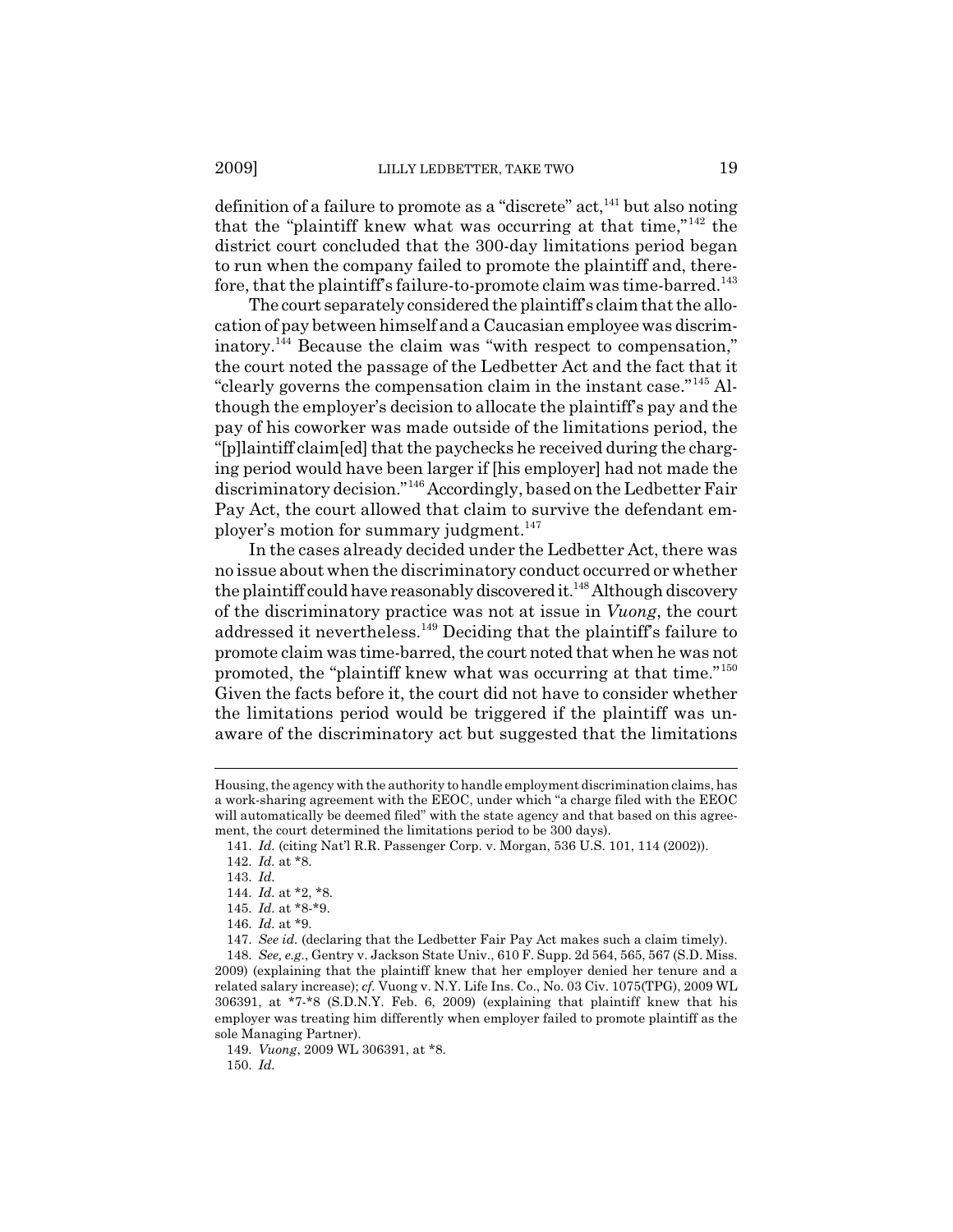period would not, in fact, begin to run.151 Specifically, the court stated: "[i]ndeed, there are circumstances where a plaintiff is unaware for some time that his employer acted with discriminatory intent in taking an adverse employment action."152 Under these circumstances, the claim would accrue "from the date the employee 'knows or has reason to know of the injury which is the basis of his action.'"153 Nothing in the Ledbetter Act forecloses this result, and, since Congress had the opportunity to prohibit the application of the discovery rule but did not, the rule can, and should, apply.<sup>154</sup> The cases that have already applied the rule are therefore instructive and their reasoning is considered below.

## IV. THE DISCOVERY RULE IS APPLIED WITHOUT COMPROMISING THE PROTECTION AGAINST THE LITIGATION OF STALE CLAIMS

A number of courts have considered the timing of the accrual of discrimination claims, and the Supreme Court has implicitly acknowledged the application of the discovery rule in *Delaware State College v. Ricks*. 155 The Court in *Ricks* held that the act of alleged discrimination occurred, and the limitations period began to run, "at the time the tenure decision was made *and communicated*" to the affected employee.156 Lower courts have similarly defined the accrual of a claim

154. *See* Cada v. Baxter Healthcare Corp., 920 F.2d 446, 450 (7th Cir. 1990) (explaining that the discovery rule "is read into statutes of limitations in federal-question cases" absent a contrary Congressional directive).

156. *Id.* at 258 (emphasis added); *see also* Oshiver v. Levin, Fishbein, Sedran & Berman, 38 F.3d 1380, 1390-91 (3d Cir. 1994) (applying discovery rule to a Title VII claim and holding that limitations period began to run when employer informed plaintiff of her discharge); *Cada*, 920 F.2d at 450, 452 (applying discovery rule to an age discrimination claim and holding that limitations period triggered when employee discovered he had been replaced by young and inexperienced person); McWilliams v. Escambia County Sch. Bd., 658 F.2d 326, 328 (5th Cir. 1981) (applying discovery rule to Title VII claim and holding that a teacher's transfer and demotion triggered the limitations period in Title VII case); Ohemeng v. Del. State Coll., 643 F. Supp. 1575, 1580-81 (D. Del. 1986) (applying discovery rule to Title VII claim and finding an issue of fact as to the timing of plaintiff's discovery that a discriminatory act occurred because of the conflicting representations made by defendant employer); *cf.* Braxton v. Erie County Dist. Att'y, No. 06-CV-311A, 2008 WL 4426021, at \*5-\*6 (W.D.N.Y. Sept. 25, 2008) (noting the applicability of discovery rule in Title VII claim but deciding there was "no need to resolve the question of whether a discovery rule is applicable to plaintiff's claim" in the absence of a fully-

<sup>151.</sup> *See id.* at \*7 (discussing the possibility that a plaintiff may not initially be aware of discriminatory practices).

<sup>152.</sup> *Id.*

<sup>153.</sup> *Id.* (quoting Cornwell v. Robinson, 23 F.3d 694, 703 (2d Cir. 1994)) (decided under sections 1983 and 1985 of the Civil Rights Act of 1964, 42 U.S.C. §§ 1983, 1985 (1988) (current version at 42 U.S.C. §§ 1983, 1985 (2006))).

<sup>155. 449</sup> U.S. 250 (1980).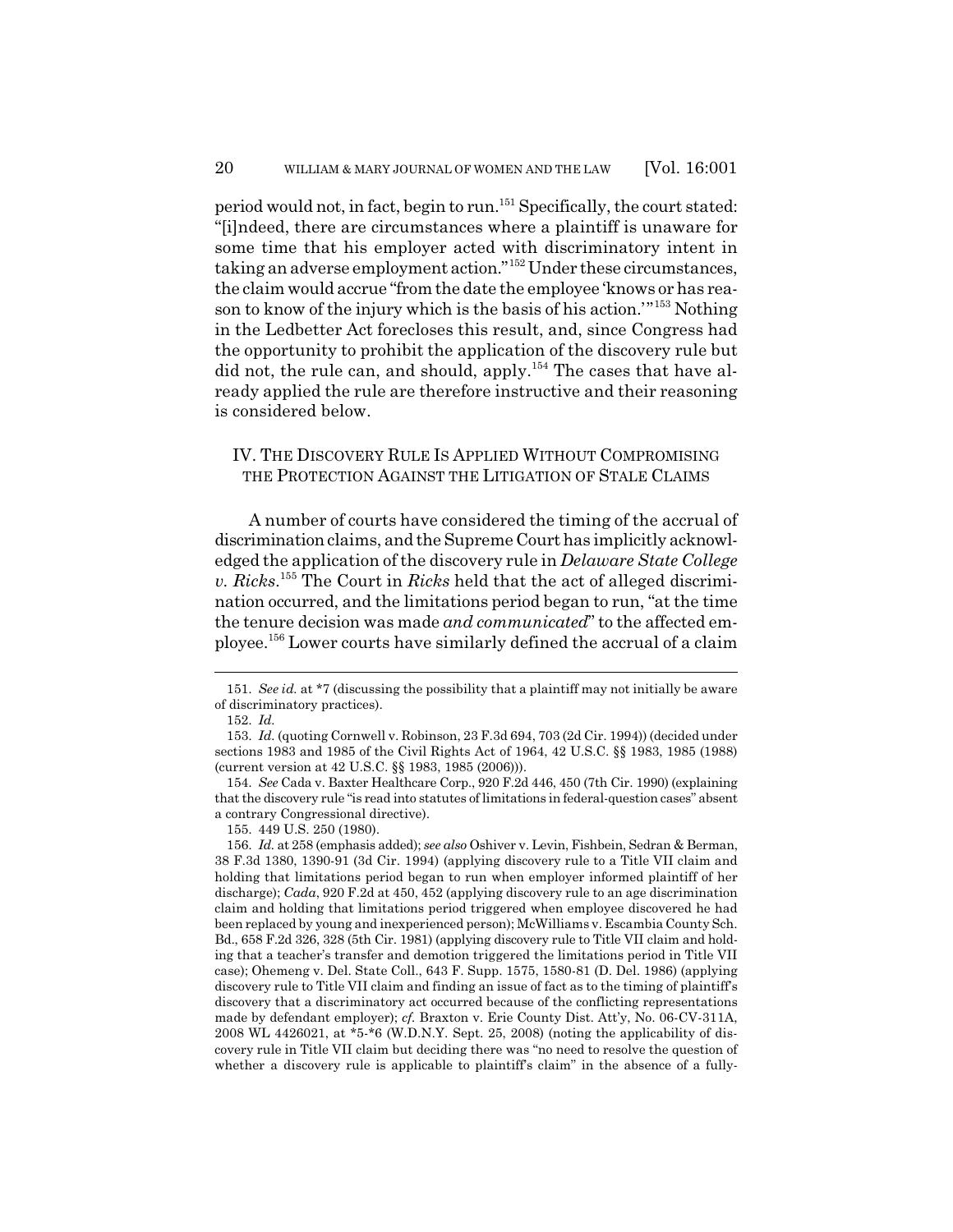to be "when the plaintiff knows or reasonably should know that the discriminatory act has occurred."157 The "discriminatory act" could be a denial of tenure as it was in *Ricks*, 158 a termination,159 or a transfer and demotion.<sup>160</sup>

Awareness of the act without more, however, may not be enough to trigger the running of the limitations period.<sup>161</sup> Where an employee is given mixed signals about the reasons for an employer's actions related to that employee, a cause of action does not necessarily accrue.162 The point is illustrated by the facts in *Ledbetter*: the plaintiff received pay increases even after receiving negative performance evaluations.<sup>163</sup> As more fully discussed above,<sup>164</sup> Ledbetter received mixed messages from her supervisors about how her salary compared to her coworkers' and the reasons for the employer's salary decisions.165 Ledbetter also had a reasonable belief that she was being treated fairly and was even lucky to retain her job amidst other company layoffs.166

The impact of these mixed signals was not at issue before the Supreme Court in *Ledbetter* because the plaintiff did not argue that application of the discovery rule "would change the outcome in her case."167 At least one court has noted, however, that mixed signals of this type raise a question of fact as to whether the limitations period for a Title VII claim has begun to run.168 In *Ohemeng v. Delaware State College*, the plaintiff, a black naturalized American assistant

developed factual record).

<sup>157.</sup> *Ohemeng*, 643 F. Supp. at 1580 (quoting *McWilliams*, 658 F.2d at 330); *accord Oshiver*, 38 F.3d at 1386.

<sup>158. 449</sup> U.S. at 257.

<sup>159.</sup> *See, e.g.*, United Air Lines, Inc. v. Evans, 431 U.S. 553, 554-55 (1977) (finding cause of action accrued when employee was forced to resign when she got married).

<sup>160.</sup> *See, e.g.*, McWilliams v. Escambia County Sch. Bd., 658 F.2d 326, 328 (5th Cir. 1981) (finding cause of action accrued when teacher was transferred and demoted).

<sup>161.</sup> *Ohemeng*, 643 F. Supp. at 1580.

<sup>162.</sup> *See id.* (noting the existence of a question of fact as to plaintiff's knowledge of discrimination).

<sup>163.</sup> Ledbetter v. Goodyear Tire & Rubber Co., Inc. (*Ledbetter I*), 421 F.3d 1169, 1173-74 (11th Cir. 2005), *aff'd*, 550 U.S. 618 (2007), *superseded by statute*, Lilly Ledbetter Fair Pay

Act of 2009, Pub. L. No. 111-2, § 3, 123 Stat. 5 (to be codified at 42 U.S.C. § 2000e-5(e)(3)). 164. *See supra* notes 46-59 and accompanying text (presenting the background facts of the *Ledbetter* case).

<sup>165.</sup> *Ledbetter I*, 421 F.3d at 1173-74.

<sup>166.</sup> *Id.* at 1174-75.

<sup>167.</sup> Ledbetter v. Goodyear Tire & Rubber Co., 550 U.S. 618, 642 n.10 (2007), *superseded by statute*, Lilly Ledbetter Fair Pay Act of 2009, Pub. L. No. 111-2, § 3, 123 Stat. 5 (to be codified at 42 U.S.C. § 2000e-5(e)(3)).

<sup>168.</sup> *See* Ohemeng v. Del. State Coll., 643 F. Supp. 1575, 1580 (D. Del. 1986) (applying discovery rule to Title VII claim and finding an issue of fact as to the timing of plaintiff's discovery that a discriminatory act occurred because of the conflicting representations made by defendant employer).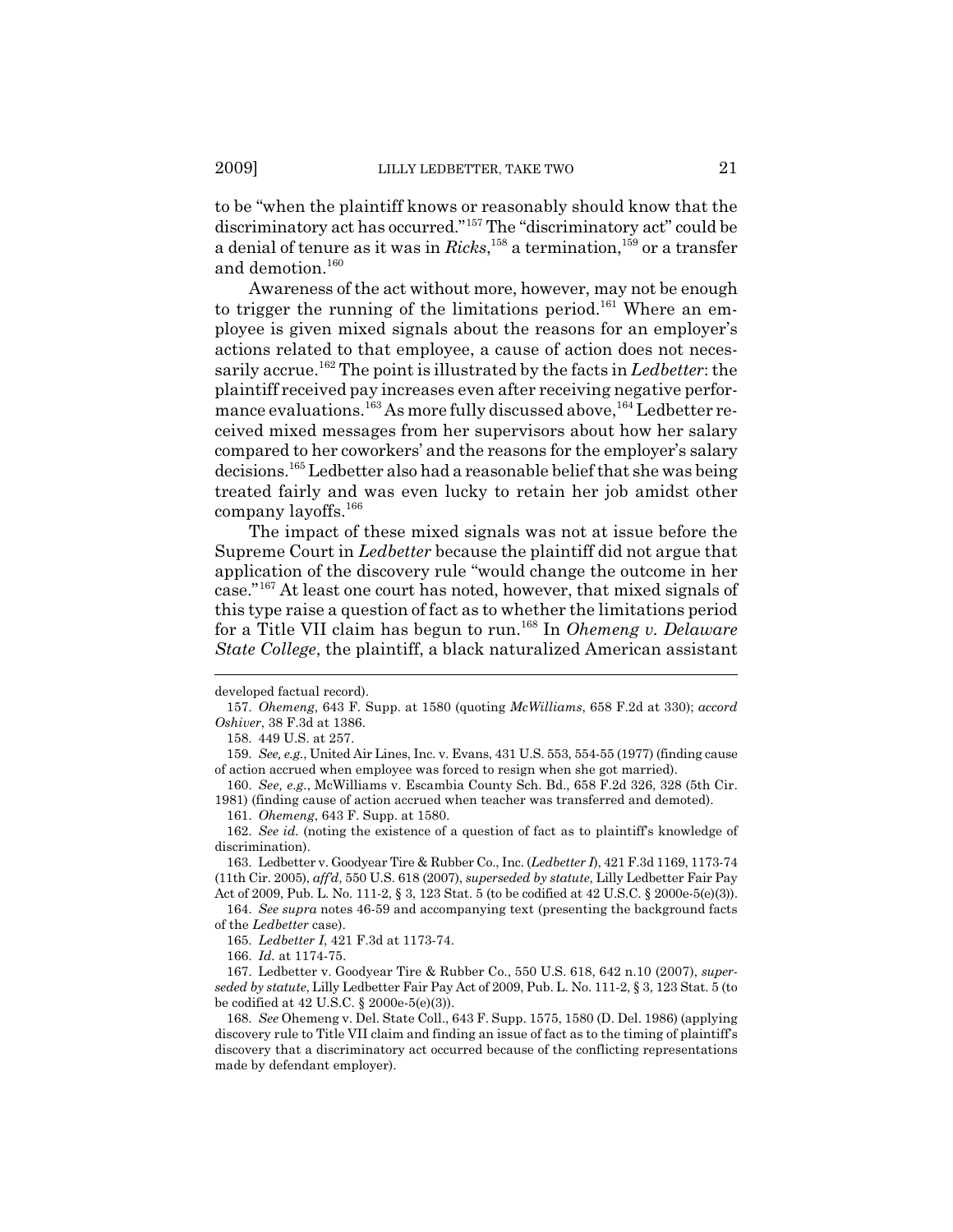professor at a state college, was terminated and informed that his termination was because of the college's plan to "upgrade its teaching staff."169 Prior to his termination, Ohemeng had been given "excellent" performance evaluations and renewed appointments for two consecutive academic years.170 Despite a clause in his contract that made it a terminal one-year contract, the college reassured Ohemeng that he did not have to worry about termination.<sup>171</sup> The college informed Ohemeng that he "needed to acquire an additional degree" to be eligible for promotion and additional years of teaching "before he could be considered for tenure."<sup>172</sup>

Upon his termination, Ohemeng was told that his dismissal was "because he did not have a doctoral degree" and, therefore, "did not meet the long term needs of the college."<sup>173</sup> Several months later, however, the college advertised for assistant professors with the same qualifications as Ohemeng and, seeing the advertisement, Ohemeng realized for the first time that the actions taken by the college may have been due to his race.<sup>174</sup> Ohemeng maintained he was the subject of derogatory racial slurs during his tenure at the college.<sup>175</sup> Distinguishing the case from *Ricks*, where the plaintiff was given "an unbroken array of negative decisions" prior to being notified of his termination,176 the *Ohemeng* court held that the plaintiff's discovery of the discrimination, and not simply notice of his termination, could trigger the running of the limitations period.<sup>177</sup> In light of "defendants" seesaw representations to Ohemeng about his teaching future with the college," the court concluded that there was the possibility "that he did not know he was being discriminated against" until he saw the advertisement for his replacement.178 Accordingly, the court rejected the defendants' argument as a matter of law that the statute of limitations had been triggered earlier.<sup>179</sup>

Implicit in this holding is the recognition that it is difficult for victims of workplace discrimination to discover the discrimina-

<sup>169.</sup> *Id.* at 1576, 1580.

<sup>170.</sup> *Id.* at 1576-77.

<sup>171.</sup> *Id.* at 1577.

<sup>172.</sup> *Id.*

<sup>173.</sup> *Id.*

<sup>174.</sup> *Id.* at 1577-78.

<sup>175.</sup> *Id.* at 1578.

<sup>176.</sup> *Id.* at 1580 (quoting Del. State Coll. v. Ricks, 449 U.S. 250, 262 (1980)).

<sup>177.</sup> *Id.* at 1580-81.

<sup>178.</sup> *Id.*; *accord* Cada v. Baxter Healthcare Corp., 920 F.2d 446, 450-51 (7th Cir. 1990) (holding that limitations period may be triggered when employee discovers he has been replaced by young and inexperienced person).

<sup>179.</sup> *Ohemeng*, 643 F. Supp. at1580.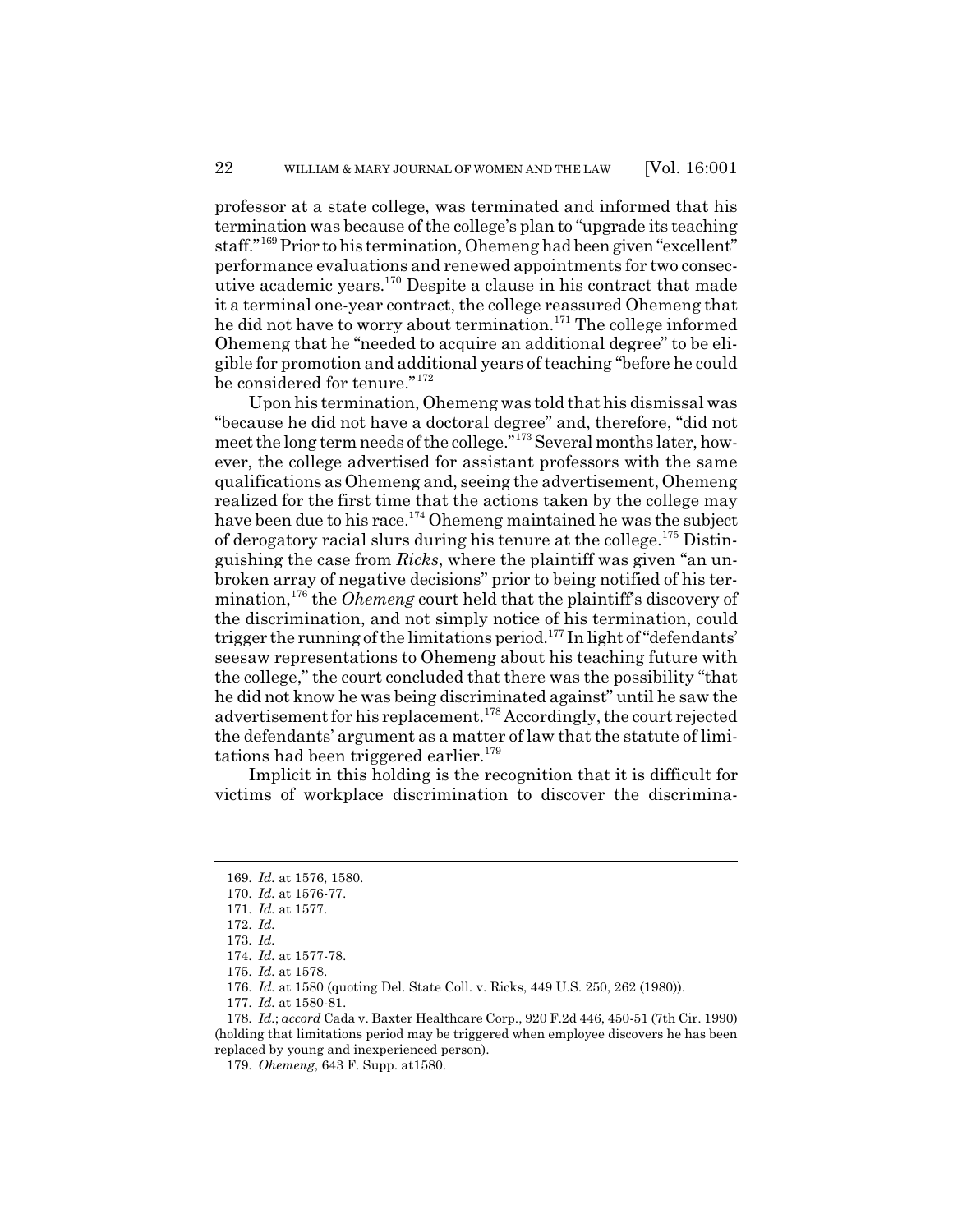tion.180 Even an opponent to the inclusion of the discovery rule in the Ledbetter Fair Pay Act had to concede that:

The reality is, many employers do not allow their employees to learn how their compensation compares to their coworkers'. They can hide it and hide it and hide it until these women finally retire, pray that they never find out how they were discriminated against, and then say when they are found out: Oh, my goodness gracious, you should have filed suit earlier.<sup>181</sup>

Not incorporating the discovery rule "could lead to situations in which an employer escapes liability simply because the person did not know that a discriminatory act took place."<sup>182</sup>

Allowing the discovery of discrimination to trigger the start of the limitations period protects victims of discrimination, but it does not mean that statutes of limitations will become meaningless or that claims will be viable forever.<sup>183</sup> By defining an objective rule that requires that the plaintiff "should" have discovered the wrong, rather than proof that the plaintiff actually discovered it, courts avoid openended liability and the litigation of stale claims.<sup>184</sup> A discovery rule based on an objective standard "requires the plaintiff to take reasonable measures to uncover the existence of injury."185 Victims of dis-

184. *See Houghton*, 863 F.2d at 1127 (stating that "[a] different rule would require insufficient diligence on the part of potential claimants").

<sup>180.</sup> *See* Ledbetter v. Goodyear Tire & Rubber Co., 550 U.S. 618, 649 (2007) (Ginsburg, J., dissenting) (noting that compensation discrimination is more difficult to identify than discrimination relating to public events such as "promotions, transfers, hirings, and firings"), *superseded by statute*, Lilly Ledbetter Fair Pay Act of 2009, Pub. L. No. 111-2, § 3, 123 Stat. 5 (to be codified at 42 U.S.C. § 2000e-5(e)(3)).

<sup>181.</sup> 155 CONG.REC. S673, 694 (daily ed. Jan. 21, 2009) (statement of Sen. Leahy, Chair, Sen. Comm. on the Judiciary). See discussion *infra* notes 191-201 and accompanying text for the arguments against the application of the discovery rule and the responses to those arguments.

<sup>182. 155</sup> CONG. REC. S673, 695 (daily ed. Jan. 21, 2009) (statement of Sen. Voinovich). 183. *See* United States v. Kubrick, 444 U.S. 111, 117 (1979) (construing the Federal Tort

Claims Act, 28 U.S.C. § 2401(b) (1970) (current version at 28 U.S.C. § 2401(b) (2006)) and describing the statute of limitations defense as a "meritorious defense, in itself serving a public interest" (quoting Guaranty Trust Co. v. United States, 304 U.S. 126, 136 (1938))); Oshiver v. Levin, Fishbein, Sedran & Berman, 38 F.3d 1380, 1386-87 (3d Cir. 1994) (finding awareness of actual injury, as distinguished from legal injury, sufficient to trigger the statutory period); Keystone Ins. Co. v. Houghton, 863 F.2d 1125, 1127 (3d Cir. 1988) (applying the discovery rule to a case under the Racketeer Influenced and Corrupt Organizations Act, 18 U.S.C. § 1964(c) (1982) (current version at 18 U.S.C. § 1964(c) (2006)), and noting need for "diligence" on the part of potential claimant to discover discrimination and bring claim), *vacated*, Klehr v. A.O. Smith Corp., 521 U.S. 179 (1997).

<sup>185.</sup> *Oshiver*, 38 F.3d at 1390; *accord Houghton*, 863 F.2d at 1127.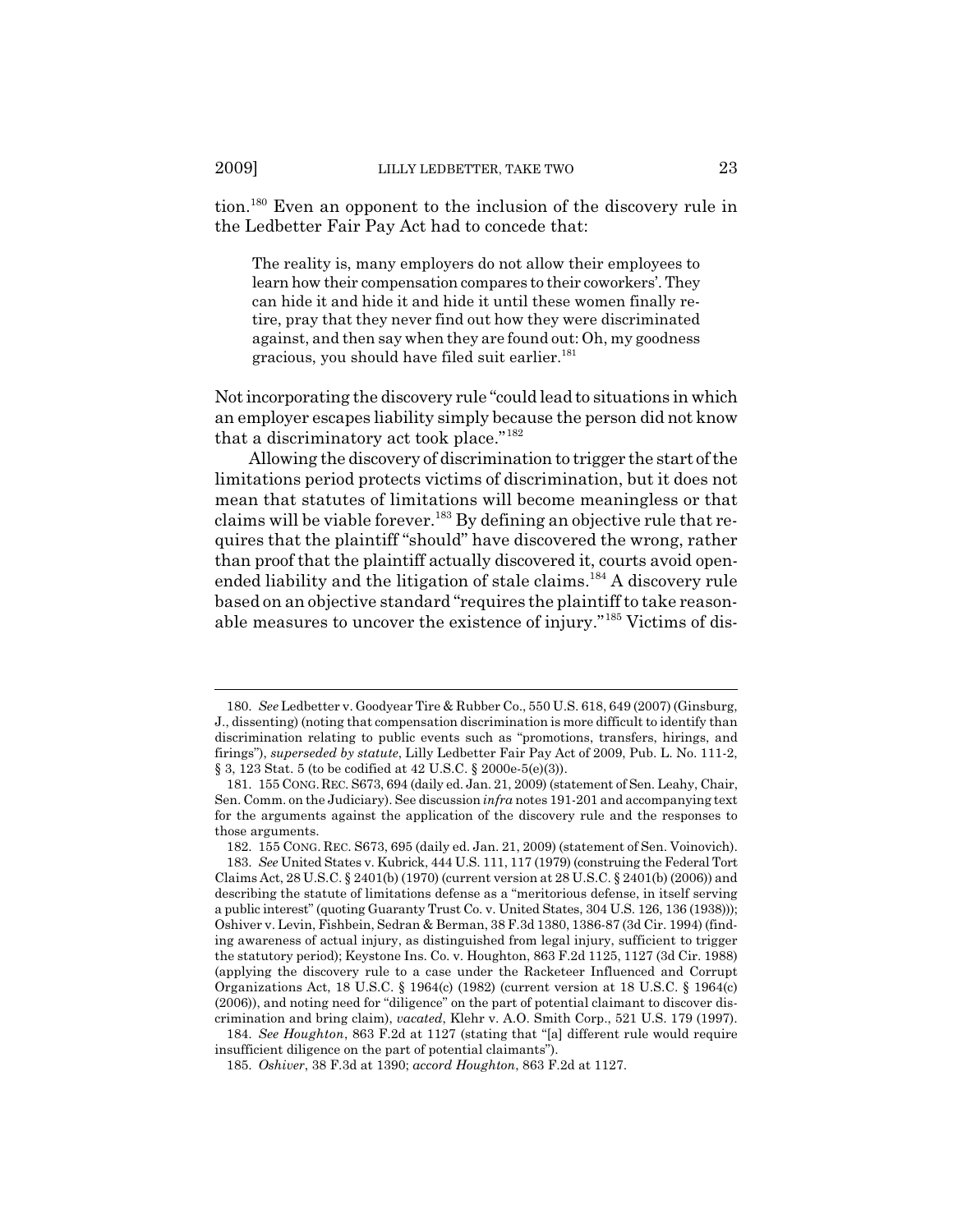crimination who act with insufficient diligence to discover the discrimination will be prevented from vindicating their rights.<sup>186</sup>

The discovery rule, in this way, functions to delay the initial running of the statutory limitations period, but only until the plaintiff "has discovered or, by exercising reasonable diligence, should have discovered" the wrong.187 Even the Supreme Court has acknowledged that the discovery rule can apply without compromising the purposes of Title VII's limitations period.188 These rules, according to the Court, "while guaranteeing the protection of the civil rights laws to those who promptly assert their rights, also protect employers from the burden of defending claims arising from employment decisions that are long past."189 The discovery rule, therefore, offers a "sensible compromise" that respects the purposes of a limitations period and balances it against the rights of victims of discrimination to vindicate their rights.190

Opponents of the application of the discovery rule argue that its application will introduce uncertainty and inconsistency into the litigation of claims.191 In addition to the protections afforded by the objective standard that should overcome these arguments, employers have additional protections against stale claims that include "various defenses" in cases where plaintiffs have not been diligent or where there is "unreasonable or prejudicial delay."<sup>192</sup> In response to the con-

Because she recognizes that paycheck discrimination may not be obvious in the modern workplace and that a bad actor should not benefit from hiding such discrimination, Senator Hutchison crafted a sensible compromise. Under the Hutchison amendment, a person could bring a claim under title [sic] VII within 180 days after obtaining knowledge or information that the person is the victim of discriminatory conduct. In other words, you don't start the 180-day statute of limitations until the person knows or has reasonable suspicion that she is subject to a discriminatory wage. But once you know you have been discriminated against, then it is your obligation to bring that to the attention of the EEOC and start the process to obtain relief.

<sup>186.</sup> *Oshiver*, 38 F.3d at 1390.

<sup>187.</sup> *Id.* at 1386.

<sup>188.</sup> *See* Del. State Coll. v. Ricks, 449 U.S. 250, 256-67 (1980) (noting that the dual purpose of the Title VII limitations period is to protect employees' civil rights assertions while limiting employers' stale defense burdens).

<sup>189.</sup> *Id.*

<sup>190. 155</sup> CONG. REC. S673, 696 (daily ed. Jan. 21, 2009) (statement of Sen. Voinovich). Testifying in support of Sen. Hutchison's proposed amendment to the Lilly Ledbetter Act, Sen. Voinovich explained:

*Id.*

<sup>191.</sup> *See id.* at 699 (daily ed. Jan. 21, 2009) (statement by Sen. Murkowski) (presenting reasons against the application of the discovery rule).

<sup>192.</sup> Ledbetter v. Goodyear Tire & Rubber Co., 550 U.S. 618, 657 (2007) (Ginsburg, J., dissenting) (citing Nat'l R.R. Passenger Corp. v. Morgan, 536 U.S. 101, 121-22 (2001)), *superseded by statute*, Lilly Ledbetter Fair Pay Act of 2009, Pub. L. No. 111-2, § 3, 123 Stat. 5 (to be codified at 42 U.S.C. § 2000e-5(e)(3)).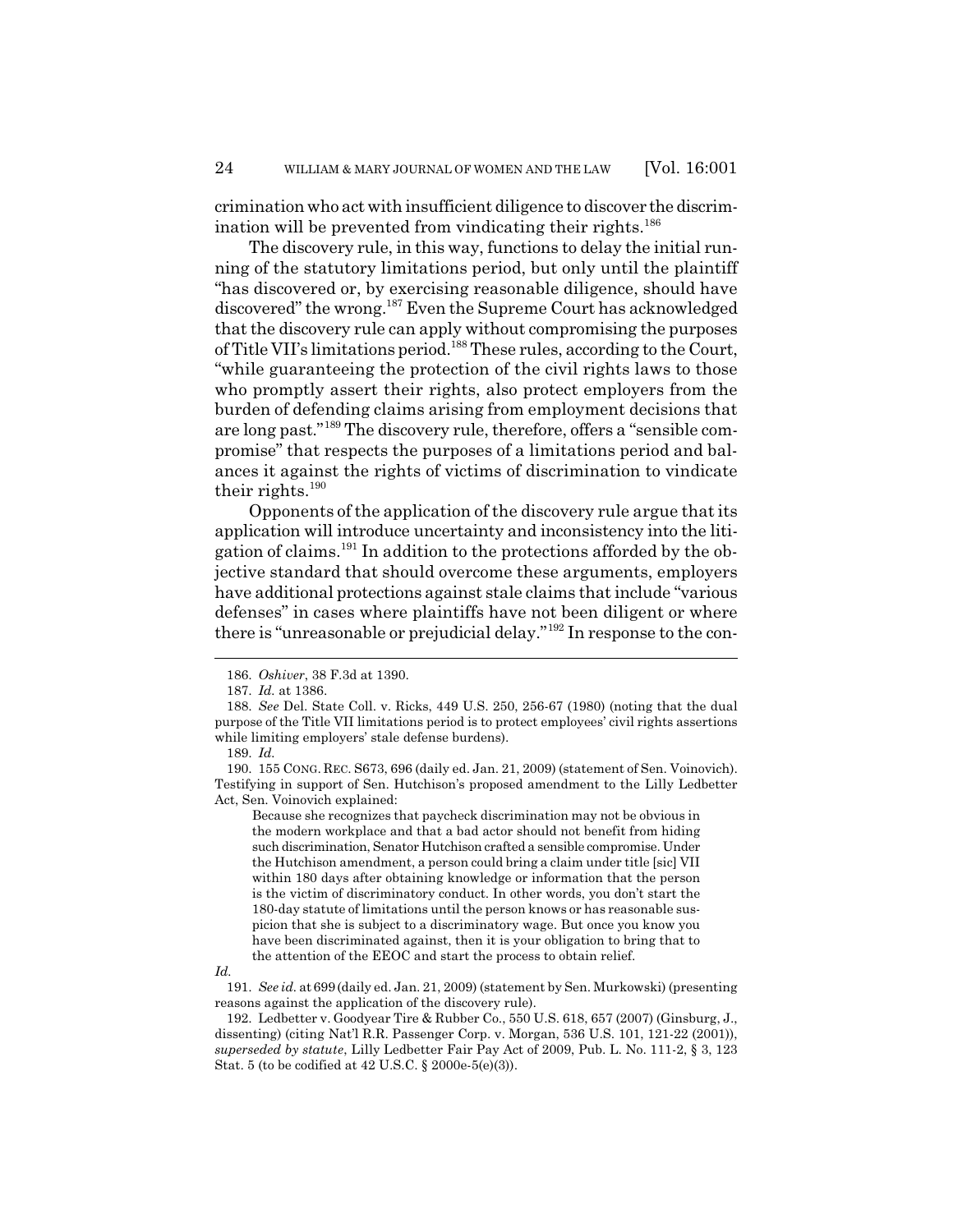cern over the litigation of stale claims in connection with a hostile work environment claim, the Supreme Court has noted that application of the discovery rule will not "leave employers defenseless against employees" who bring stale claims.<sup>193</sup> Defendants have always had, and will continue to have, "recourse when a plaintiff unreasonably delays filing a charge."194 As Justice Ginsburg stated in *Ledbetter*, "[d]octrines such as 'waiver, estoppel, and equitable tolling' 'allow us to honor Title VII's remedial purpose without negating the particular purpose of the filing requirement, to give prompt notice to the employer."<sup>195</sup> Employers are additionally protected against openended liability because the amount of lost income an employee can recover is limited to that that could have been earned in the two years prior to the filing of the discrimination claim, even if the discriminatory decision was made years earlier.<sup>196</sup>

Laches offers employers further protection against the litigation of stale claims.197 According to the Supreme Court, "an employer may raise a laches defense, which bars a plaintiff from maintaining a suit if he unreasonably delays in filing a suit and as a result harms the defendant."198 Implicating the availability of the laches defense to a Title VII claim, one federal district court nonetheless allowed a claim that was filed after a ninety-day EEOC limitations period had expired, finding that the defendant employer failed to demonstrate how it had "been prejudiced by lack of access to [the employee's] EEOC file."<sup>199</sup> Although the EEOC claimed it had sent the plaintiff a right-to-sue letter indicating she had ninety days in which to bring a complaint, the plaintiff claimed she never received it.200 Observing that the "[p]laintiff was diligent in keeping the office apprised of her change

<sup>193.</sup> *Morgan*, 536 U.S. at 121.

<sup>194.</sup> *Id.*

<sup>195.</sup> *Ledbetter*, 550 U.S. at 657 (Ginsburg, J., dissenting) (quoting *Morgan*, 536 U.S. at 121); *see also* Zipes v. Trans World Airlines, Inc., 455 U.S. 385, 398 (1982) ("By holding compliance with the filing period to be not a jurisdictional prerequisite to filing a Title VII suit, but a requirement subject to waiver as well as tolling when equity so requires, we honor the remedial purpose of the legislation as a whole without negating the particular purpose of the filing requirement, to give prompt notice to the employer.").

<sup>196.</sup> *See* 42 U.S.C. § 2000e-5(g)(1) (2006) (discussing the limitation of damages for suits filed under 42 U.S.C. § 2000e-2, -3 (2006)); *see also Ledbetter*, 550 U.S. at 654 (Ginsburg, J., dissenting) (discussing Title VII's back pay liability provision).

<sup>197.</sup> *Morgan*, 536 U.S. at 121; *cf. Zipes*, 455 U.S. at 398 (noting the importance of "prompt notice to the employer" in filing a suit under Title VII).

<sup>198.</sup> *Morgan*, 536 U.S. at 121.

<sup>199.</sup> Knox v. Centric Group, LLC, No. 3:06-CV-555-RAM, 2009 WL 875513, at \*3 (D. Nev. Mar. 30, 2009).

<sup>200.</sup> *Id.*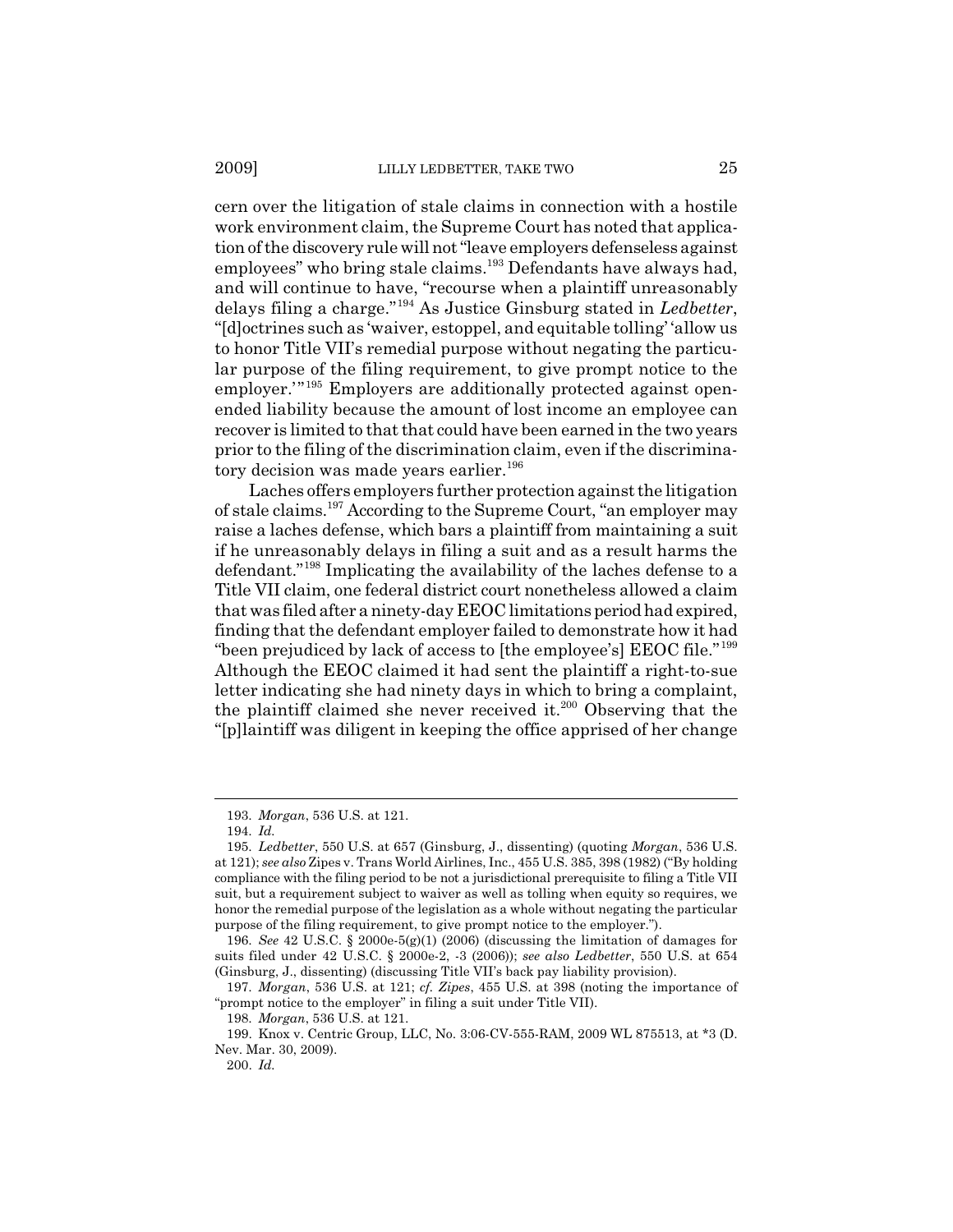of address and inquiring about the status of her claim through telephone calls and letters," the court allowed her claim.<sup>201</sup>

In the course of the debate over the Ledbetter Act, one Senator noted an example in which Congress was faced with a similar problem: that of victims finding themselves unable to vindicate their rights against identity theft without the help of a discovery rule.202 In *TRW* Inc. v. Andrews,<sup>203</sup> the Supreme Court interpreted the two-year statute of limitations provision of the Fair Credit Reporting Act (FCRA) in effect at that time.<sup>204</sup> Under the FCRA, as it existed when the Court considered *Andrews*, the statute indicated that an action to enforce any liability created by the FCRA may be brought "within two years from the date on which the liability arises." 205 There was an exception to this limitations period in cases where there had been a "willful misrepresentation of 'any information required under [the Act] to be disclosed to [the plaintiff].'" 206 According to the Court, "[w]hen such a representation is material to a claim under the Act, suit may be brought 'within two years after [the plaintiff's] discovery . . . of the misrepresentation.'" 207 The case did not involve any allegations of misrepresentation of information, but the Ninth Circuit Court of Appeals nevertheless applied the discovery rule exception to the limitations period, holding that the limitations period commenced to run on the plaintiff's claim only upon her discovery of the defendant's alleged violations of the Act.<sup>208</sup>

The Supreme Court reversed the Ninth Circuit's decision, noting that § 1681p "explicitly delineates the exceptional case in which discovery triggers the two-year limitation." 209 Because the facts did not suggest that "exceptional case," the Court decided it was "not at liberty to make Congress' explicit exception the general rule as well." <sup>210</sup> Recognizing that "this [decision] could unduly penalize victims of iden-

<sup>201.</sup> *Id.*

<sup>202.</sup> 155 CONG.REC. S673, 695-96 (daily ed. Jan. 21, 2009) (statement of Sen. Voinovich). Sen. Voinovich incorrectly referred to the lawsuit as "TRW v. Adelaide" when, in fact, the suit is captioned "TRW Inc. v. Andrews, 534 U.S. 19 (2001)."

<sup>203. 534</sup> U.S. 19 (2001).

<sup>204. 15</sup> U.S.C. § 1681p (1994) (current version at 15 U.S.C. § 1681p (2006)); *see also Andrews*, 534 U.S. at 22 n.1 (noting that Congress had changed the FCRA since the time that plaintiff filed suit in October, 1996, but that Congress had not changed the sections relevant to the instant case).

<sup>205. 15</sup> U.S.C. § 1681p (1994) (current version at 15 U.S.C. § 1681p (2006)).

<sup>206.</sup> *Andrews*, 534 U.S. at 22 (quoting 15 U.S.C. § 1681p (1994) (current version at 15 U.S.C. § 1681p (2006))).

<sup>207.</sup> *Id.* (quoting 15 U.S.C. § 1681p (1994) (current version at 15 U.S.C. § 1681p (2006))). 208. Andrews v. TRW, Inc. (*Andrews I*), 225 F.3d 1063, 1066-67 (9th Cir. 2000), *rev'd*, 534 U.S. 19 (2001).

<sup>209.</sup> *Andrews*, 534 U.S. at 22-23.

<sup>210.</sup> *Id.* at 23.